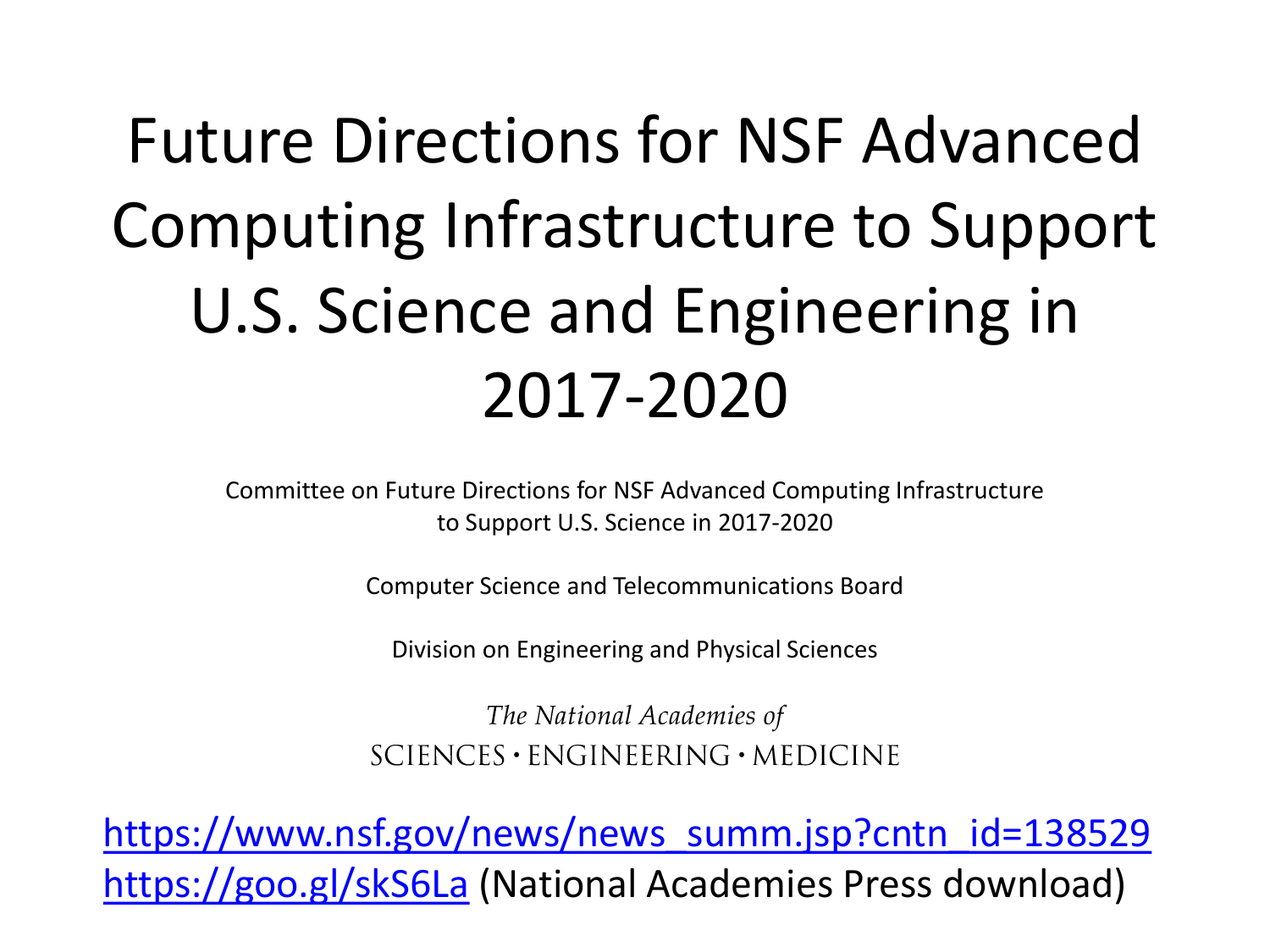#### Committee

- WILLIAM D. GROPP, University of Illinois, Urbana-Champaign, Co-Chair
- ROBERT J. HARRISON, Stony Brook University, Co-Chair
- MARK R. ABBOTT, Woods Hole Oceanographic Institution
- ROBERT L. GROSSMAN, University of Chicago
- PETER M. KOGGE, University of Notre Dame
- PADMA RAGHAVAN, Pennsylvania State University
- DANIEL A. REED, University of Iowa
- VALERIE TAYLOR, Texas A&M University
- KATHERINE A. YELICK, University of California, Berkeley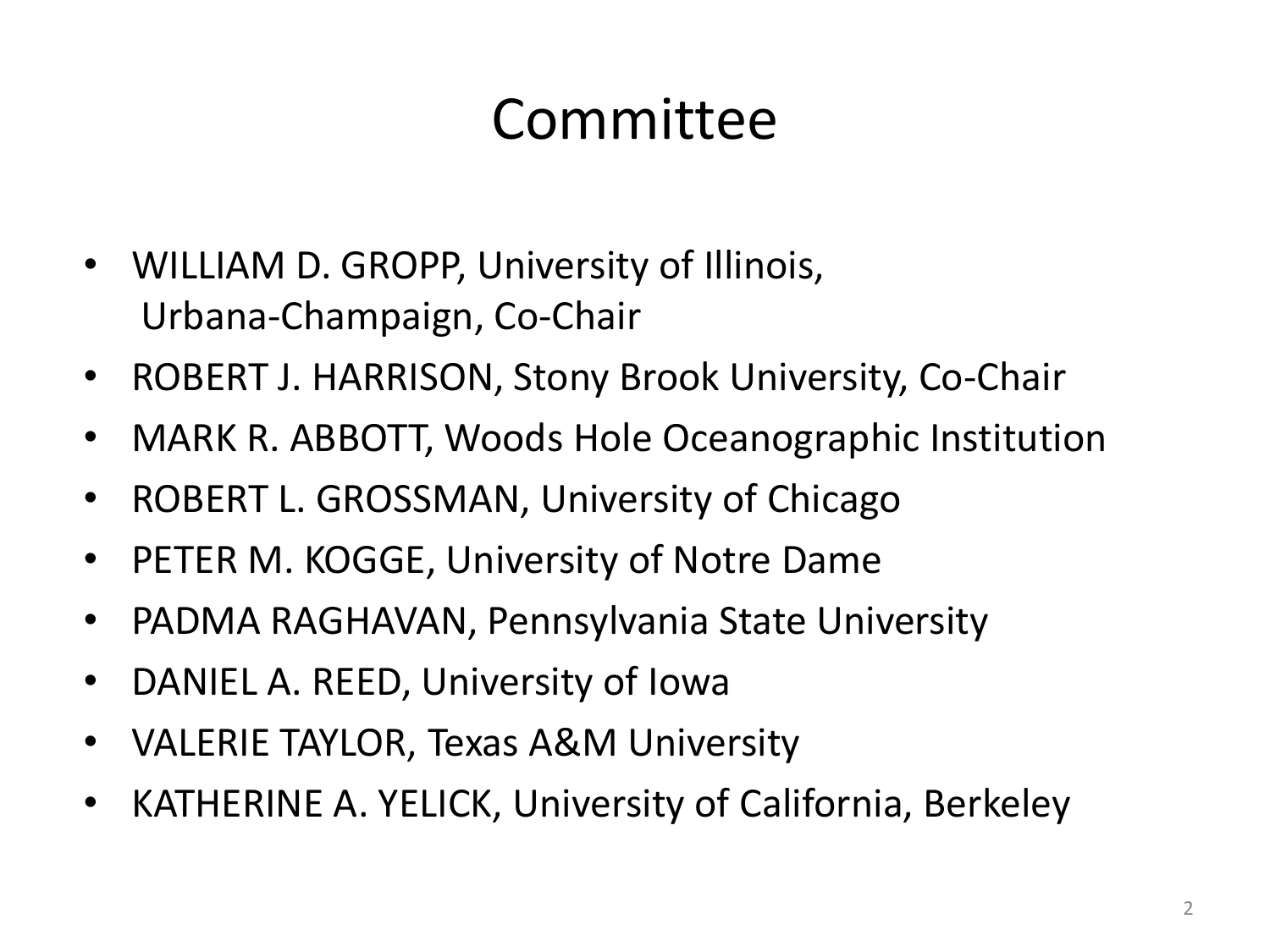# Charge

A study committee will **examine anticipated priorities and associated trade-offs for advanced computing** in support of National Science Foundation (NSF)-sponsored science and engineering research. Advanced computing capabilities are used to tackle a rapidly growing range of challenging science and engineering problems, many of which are compute-, communications-, and data-intensive as well. The committee **will consider**:

- The **contribution of high end computing to U.S. leadership and competiveness** in basic science and engineering and the **role that NSF should play in sustaining this leadership**;
- **Expected future national-scale computing needs**: high-end requirements, those arising from the full range of basic science and engineering research supported by NSF, as well as the computing infrastructure needed **to support advances in modeling and simulation as well as data analysis**;
- **Complementarities and trade-offs** that arise among investments in supporting advanced computing ecosystems; software, data, communications;
- The **range of operational models** for delivering computational infrastructure, for basic science and engineering research, and the role of NSF support in these various models; and
- **Expected technical challenges** to affordably delivering the capabilities needed for world-leading scientific and engineering research.

An interim report will identify key issues and discuss potential options. It might contain preliminary findings and early recommendations. A final report will include a **framework for future decision making about NSF's advanced computing strategy and programs.** The framework will address such issues as how to prioritize needs and investments and how to balance competing demands for cyberinfrastructure investments. The report will emphasize identifying issues, explicating options, and articulating trade-offs and general recommendations.

The study will not make recommendations concerning the level of federal funding for computing infrastructure.  $\frac{3}{3}$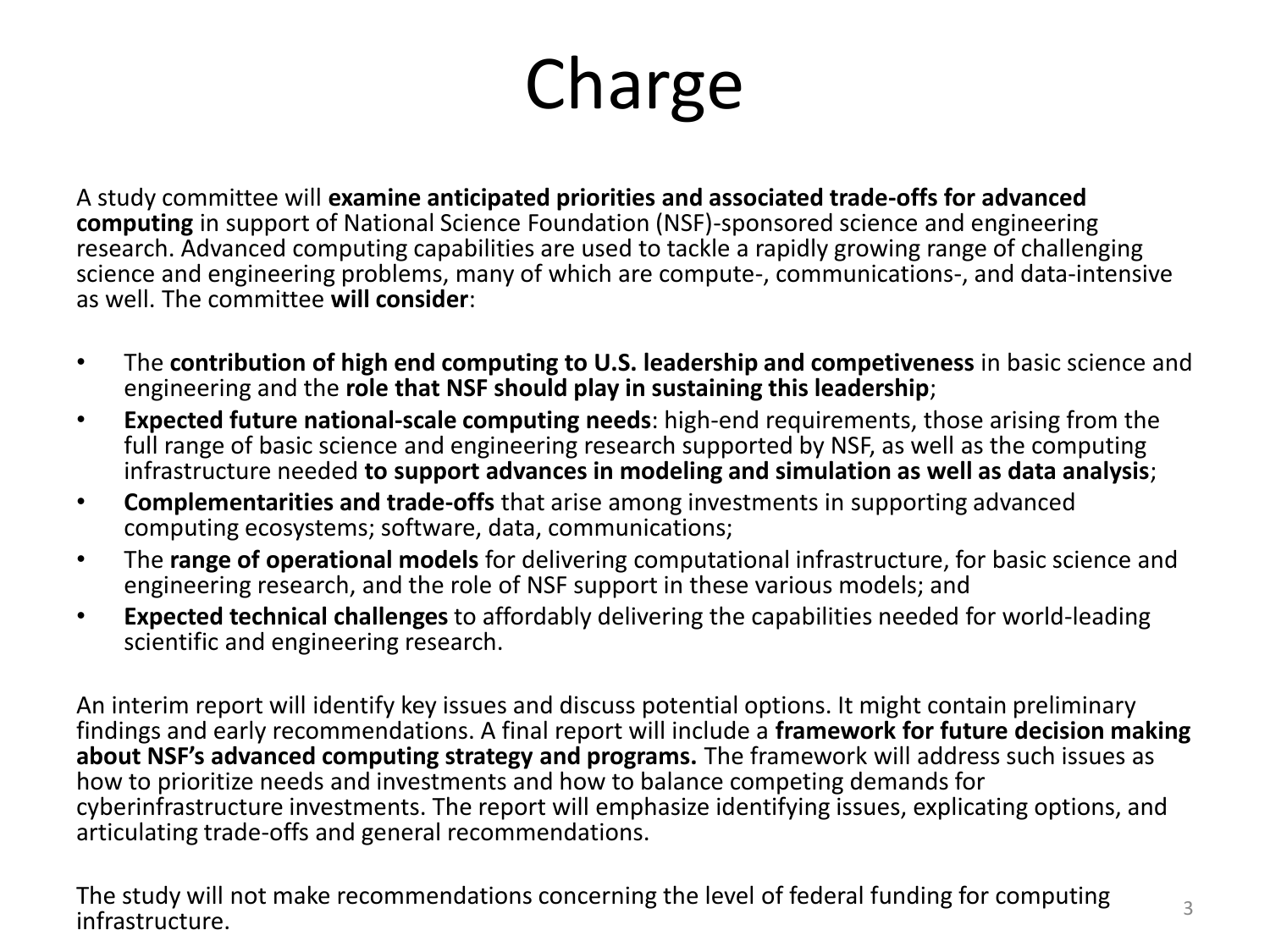# Inputs

- Briefings at committee meeting in 2014 and 2015
- SC14 BOF
- Dec 2014 workshop (Mountain View, CA)
- 60 comments, some on behalf of groups or orgs, in response to questions posed in interim report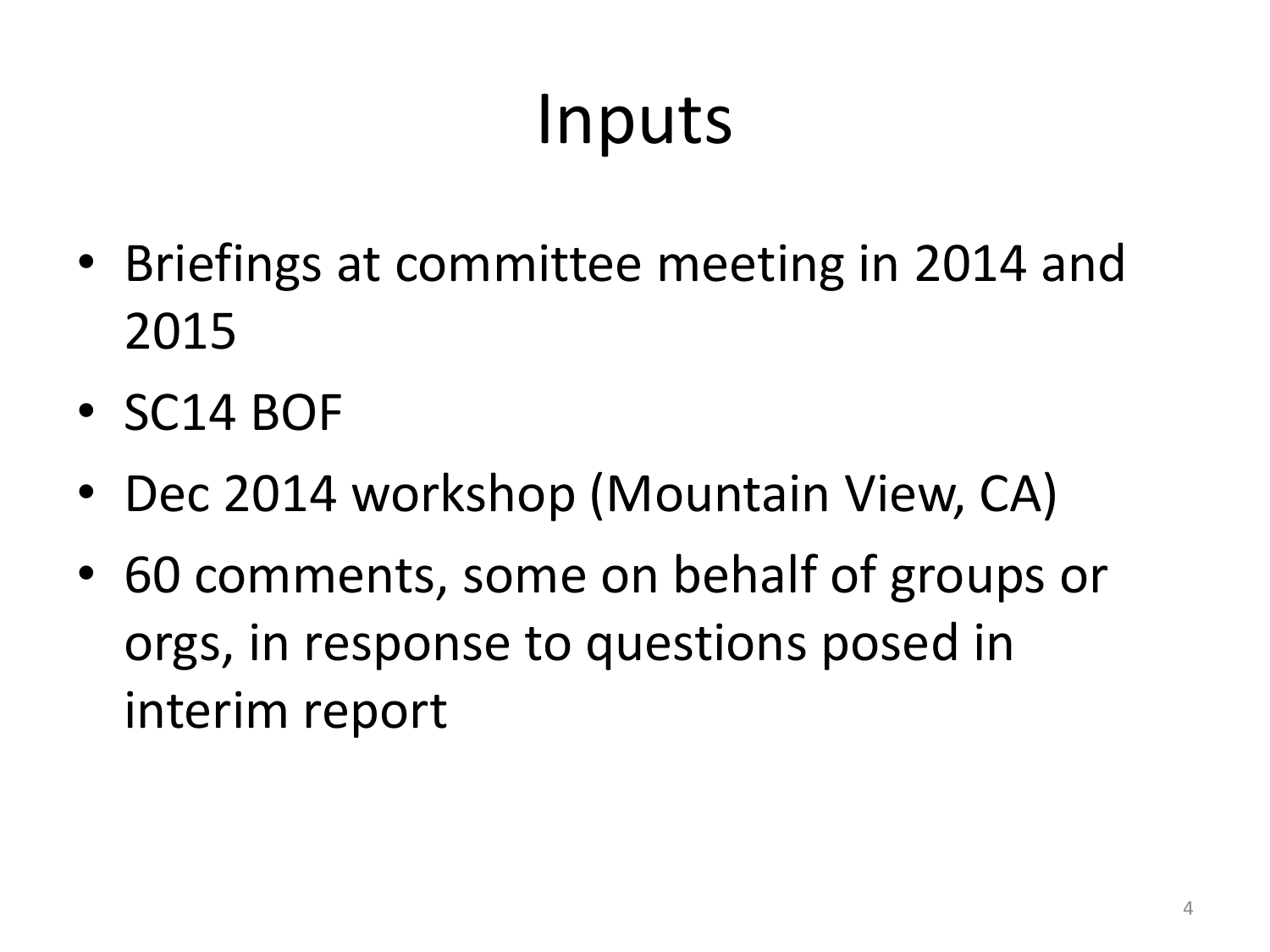### Reviewers

- Daniel E. Atkins III, University of Michigan
- David A. Bader, Georgia Institute of Technology
- Robert Brammer, Brammer Technology, LLC
- Andrew A. Chien, University of Chicago
- Jeff Dozier, University of California, Santa Barbara
- Dennis Gannon, Microsoft Research (retired)
- Gary S. Grest, Sandia National Laboratories
- Laura M. Haas, IBM
- Tony Hey, University of Washington eScience Institute
- David Keyes, King Abdullah University of Science and Technology
- Michael L. Klein, Temple University
- David A. Lifka, Cornell University
- Jeremiah P. Ostriker, Columbia University
- Terrence J. Sejnowski, Salk Institute for Biological Studies
- Marc Snir, Argonne National Laboratory
- Warren M. Washington, National Center for Atmospheric Research
- John West, Texas Advanced Computer Center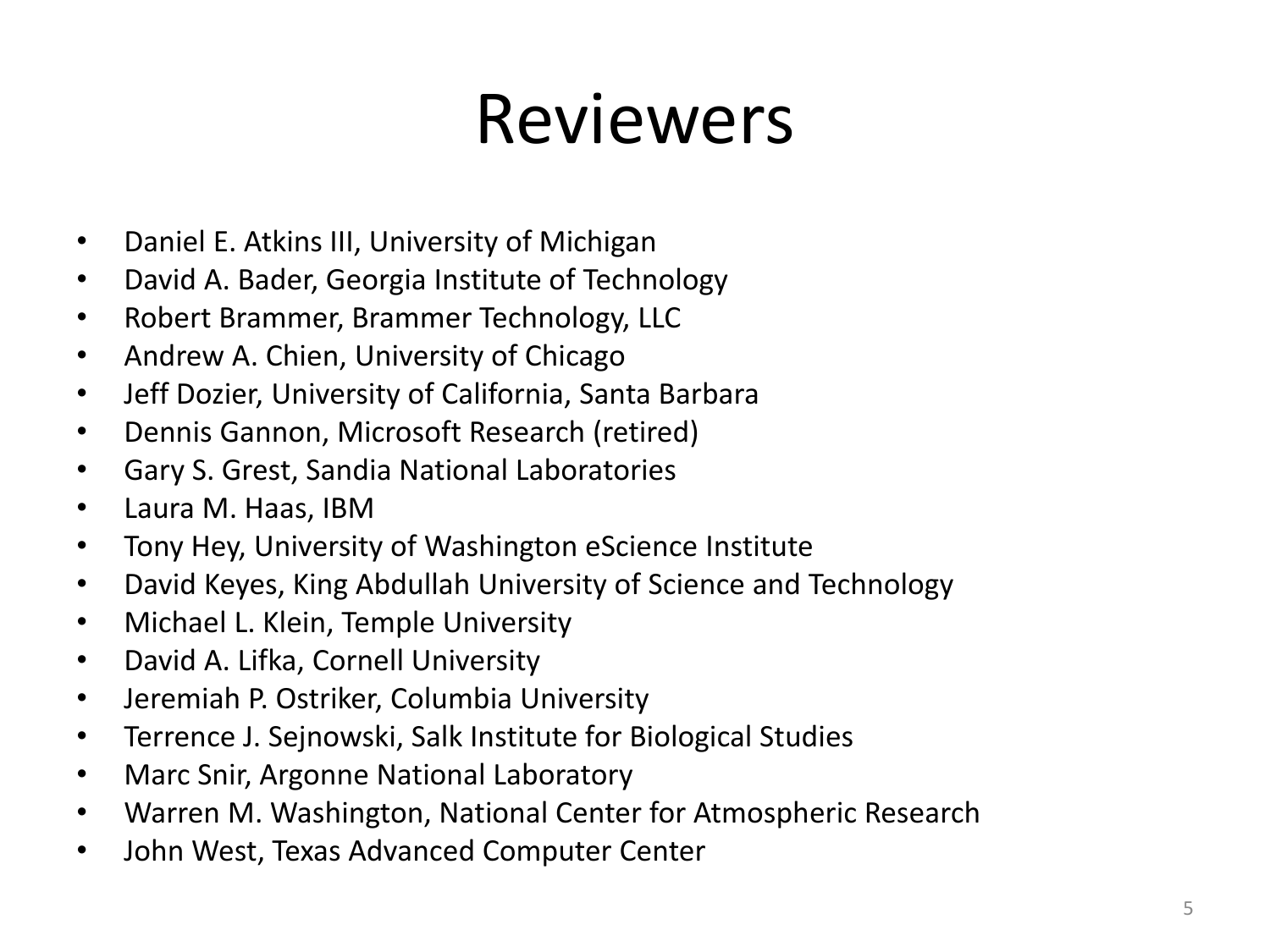# Some background

- NSF has been very successful at supporting science and engineering through advanced computing
- This success has increased the demand exponentially
- At the same time, the nature of computing is changing in multiple ways
	- Increasing use of data from many sources
	- End of Dennard (frequency) scaling forcing major changes in architecture, in turn requiring investment in new algorithms and software
- Internationally, advanced computing infrastructure recognized as vital to scientific progress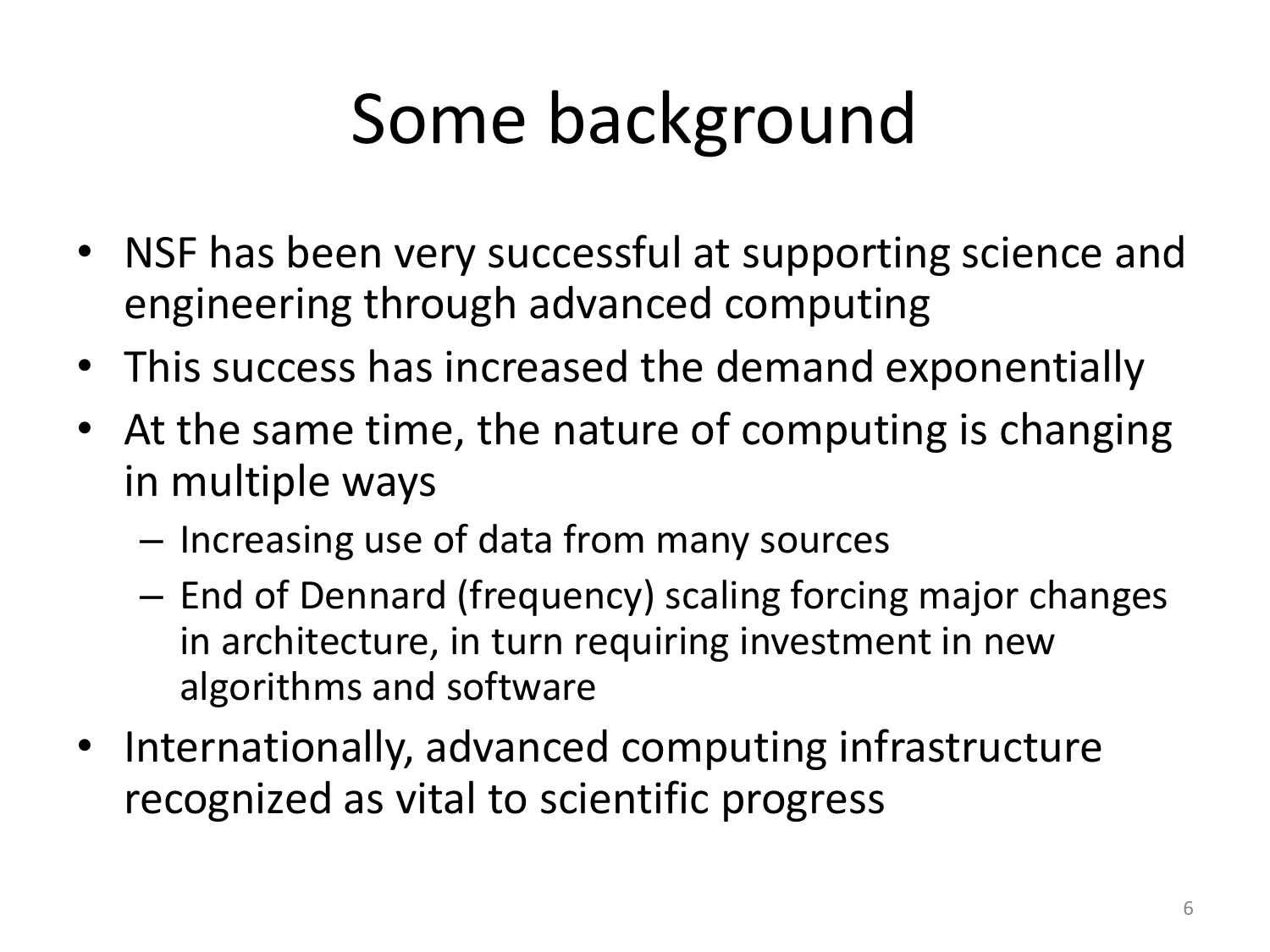# Recommended goals for advanced computing

- 1. Position the United States for continued leadership in science and engineering
- 2. Ensure that resources meet community needs
- 3. Aid the scientific community in keeping up with the revolution in computing, and
- 4. Sustain the infrastructure for advanced computing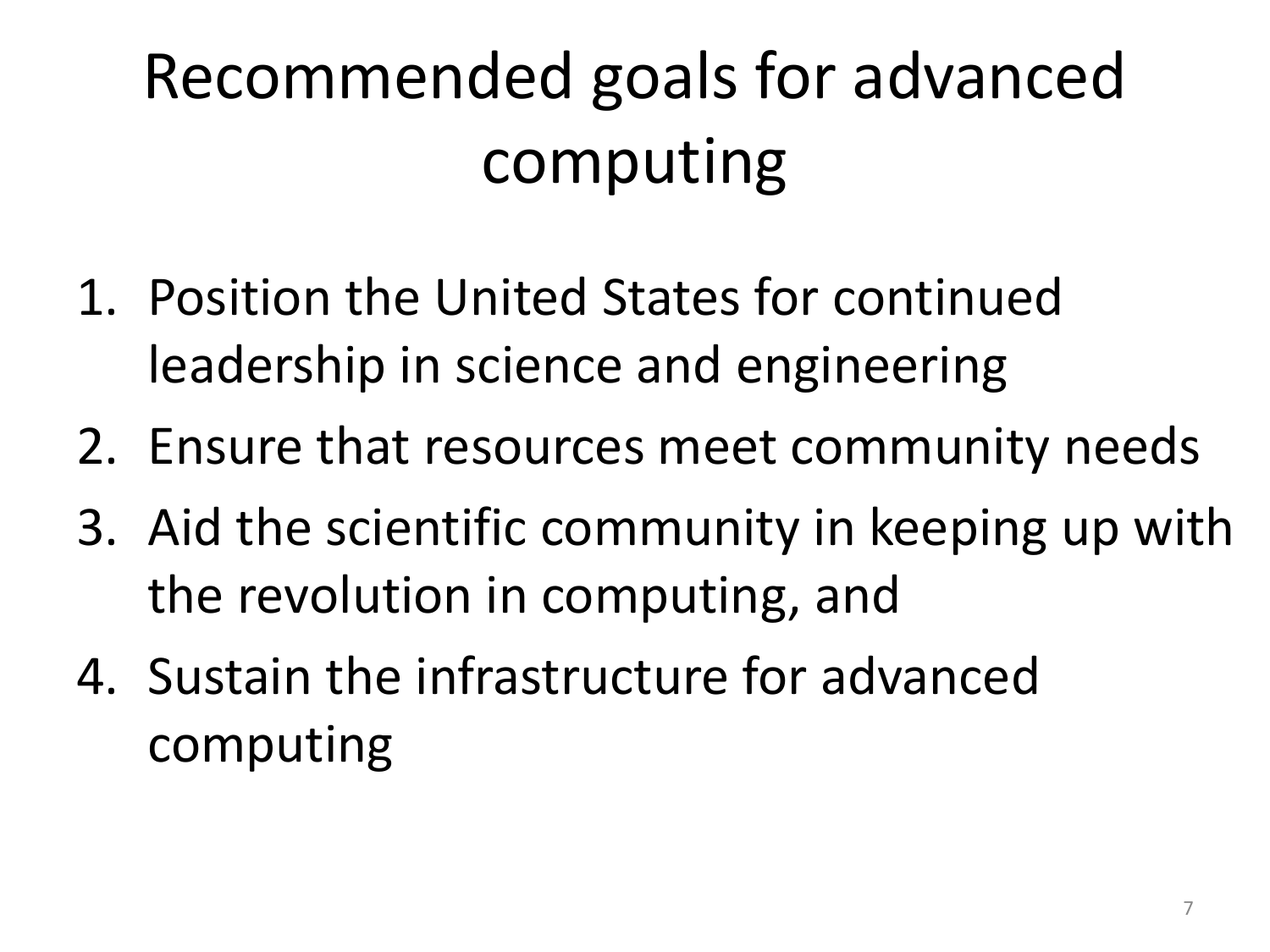#### **1. POSITION THE UNITED STATES FOR CONTINUED LEADERSHIP IN SCIENCE AND ENGINEERING**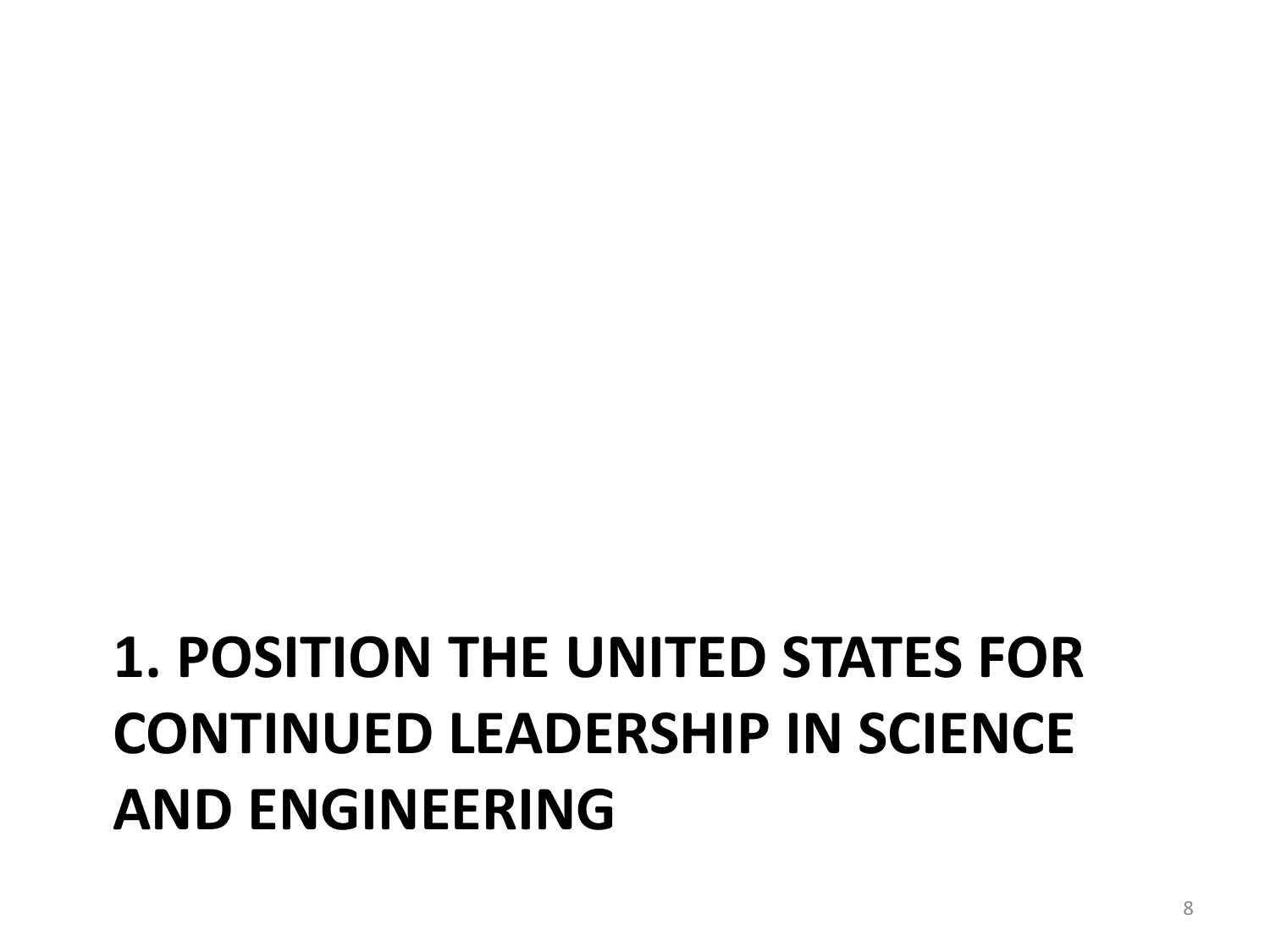# Observations about positioning for leadership

- Both large-scale simulation and analysis of massive data revolutionizing many areas of research
	- Rise in volume and diversity of scientific data represents and a significant disruption and opportunity
- Meeting future needs will require systems that support a wide range of advanced computing capabilities, including large-scale high-performance and data-intensive systems
- Increased capability has historically enabled new science. Without continued growth, some research will have difficulty advancing
- Many fields now rely on a greater aggregate amount of computing than a typical university can provide
- "Converged" systems can play a role; more specialized systems may also be needed to meet some requirements  $\frac{1}{9}$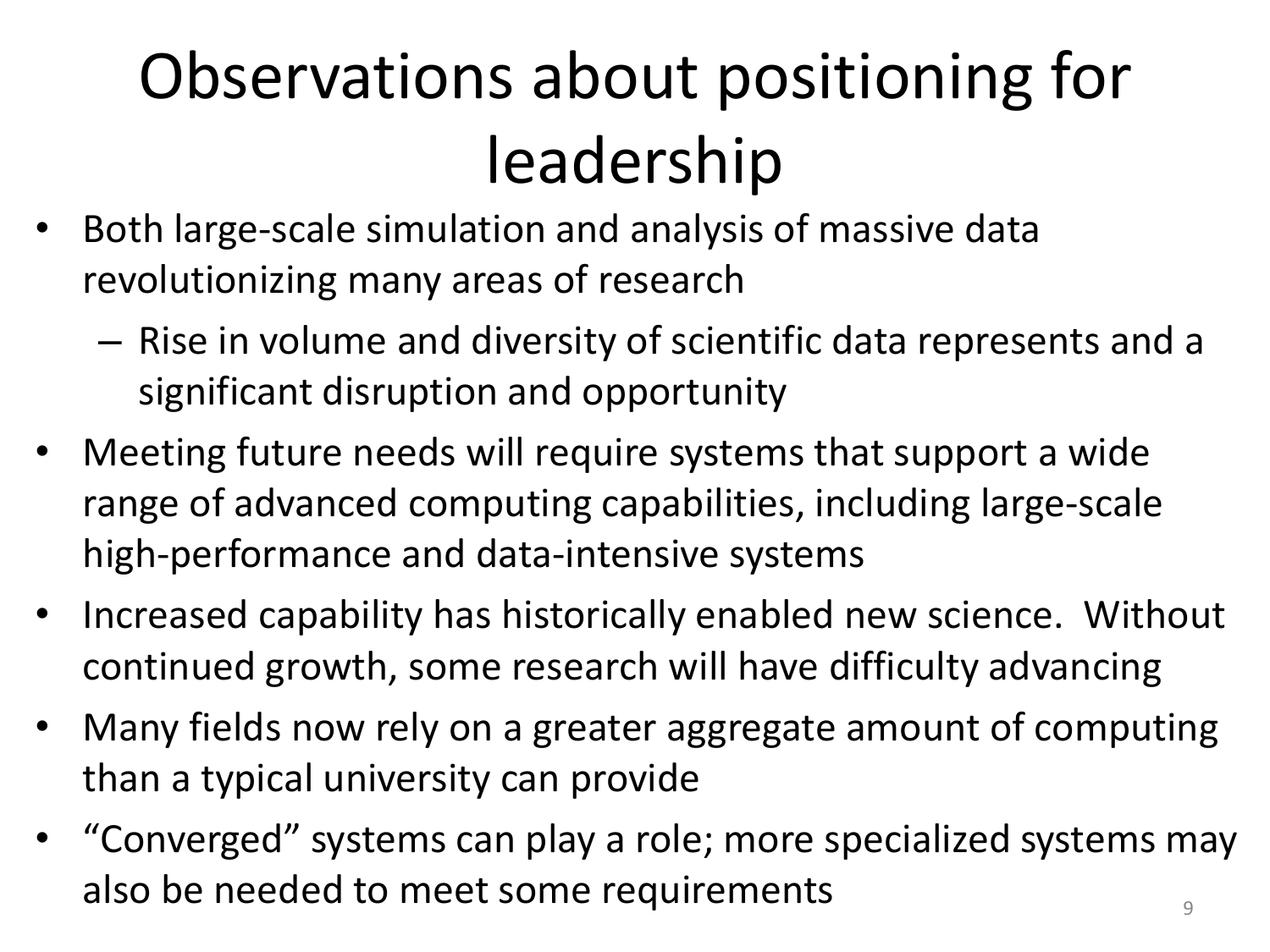# Cloud computing

- Demonstrates value of service model that "democratizes" access
- Not necessarily cost-effective; NSF computing centers already exploit economies of scale and load sharing
- Do not currently support very large, tightly coupled parallel applications
- Positioned today to play a growing role for data-centric applications
	- Especially for innovative software, community data sharing
	- Largest systems at scale larger than any computational science platform
- Rapidly changing; price (cost to NSF) and types of services likely to change
- Cost of commercial cloud could be greatly reduced by reducing or eliminating overhead, bulk purchase by NSF, or partnerships with  $\sum_{10}$  commercial cloud providers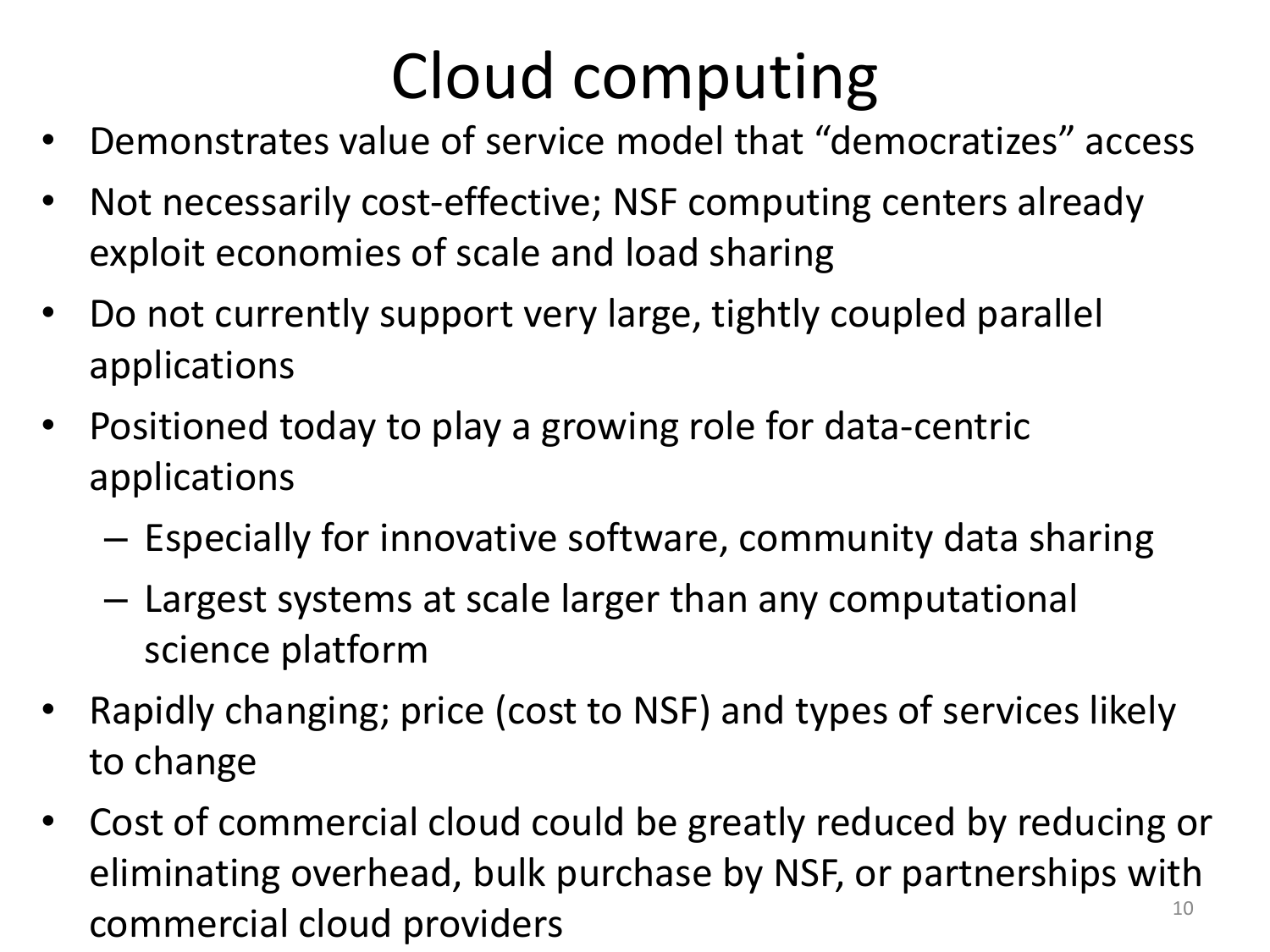**Recommendation 1** NSF should sustain and seek to grow its investments in advanced computing—to include hardware and services, software and algorithms, and expertise—to ensure that the nation's researchers can continue to work at frontiers of science and engineering.

**Recommendation 1.1** NSF should ensure that adequate advanced computing resources are focused on systems and services that support scientific research. In the future, these requirements will be captured in its roadmaps.

**Recommendation 1.2** Within today's limited budget envelope, this will mean, first and foremost, ensuring that a predominant share of advanced computing investments be focused on production capabilities and that this focus not be diluted by undertaking too many experimental or research activities as part of the Foundation's advanced computing program.

**Recommendation 1.3** NSF should explore partnerships, both strategic and financial, with federal agencies that also provide advanced computing capabilities as well as federal agencies that rely on NSF facilities to provide computing support for their grantees.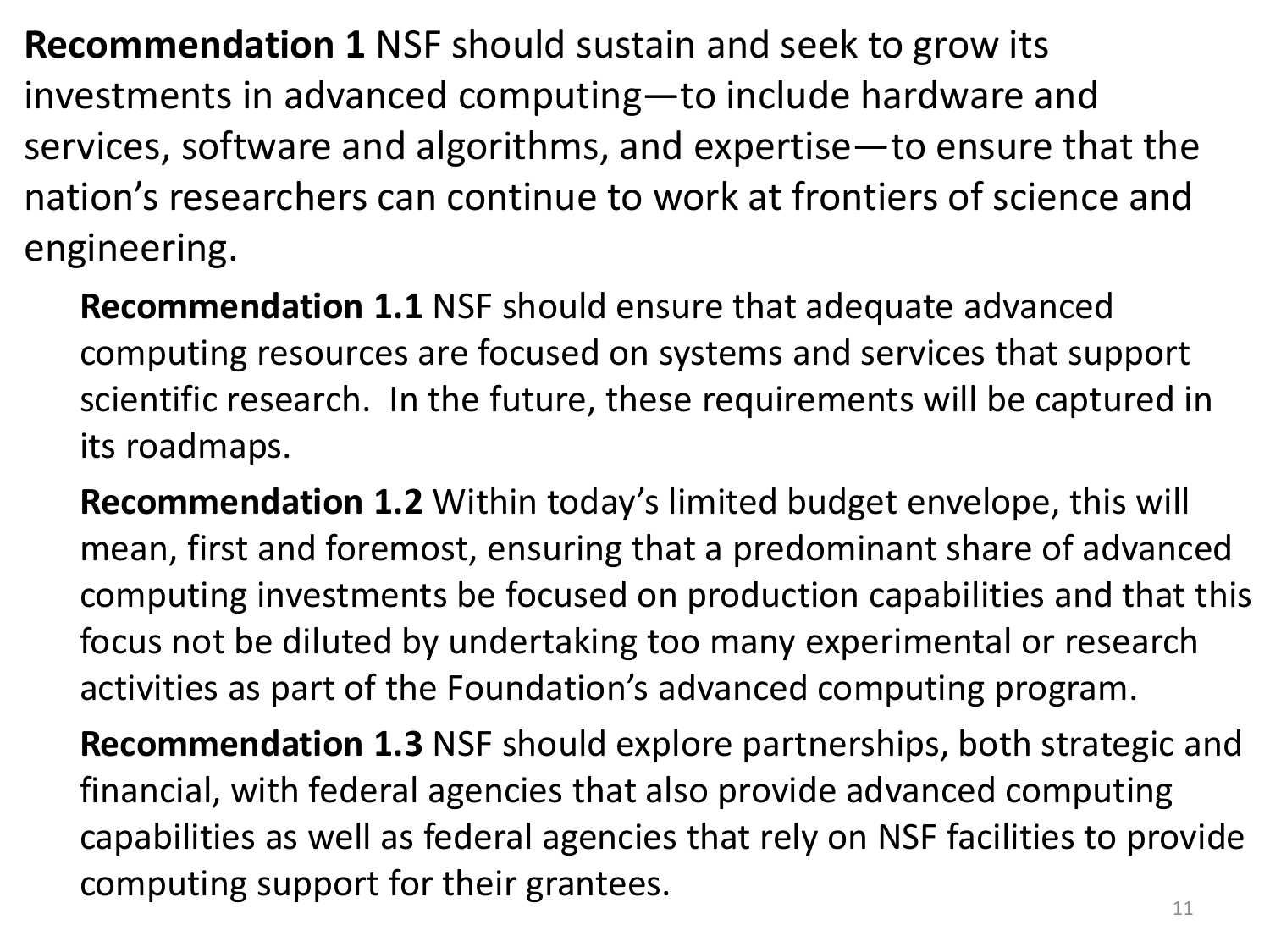**Recommendation 2** As it supports the full range of science requirements for advanced computing in the 2017-2020 timeframe, NSF should pay particular attention to providing support for the revolution in datadriven science along with simulation. It should ensure that it can provide unique capabilities to support largescale simulations and/or data analytics that would otherwise be unavailable to researchers and continue to monitor the cost-effectiveness of commercial cloud services.

3 sub-recommendations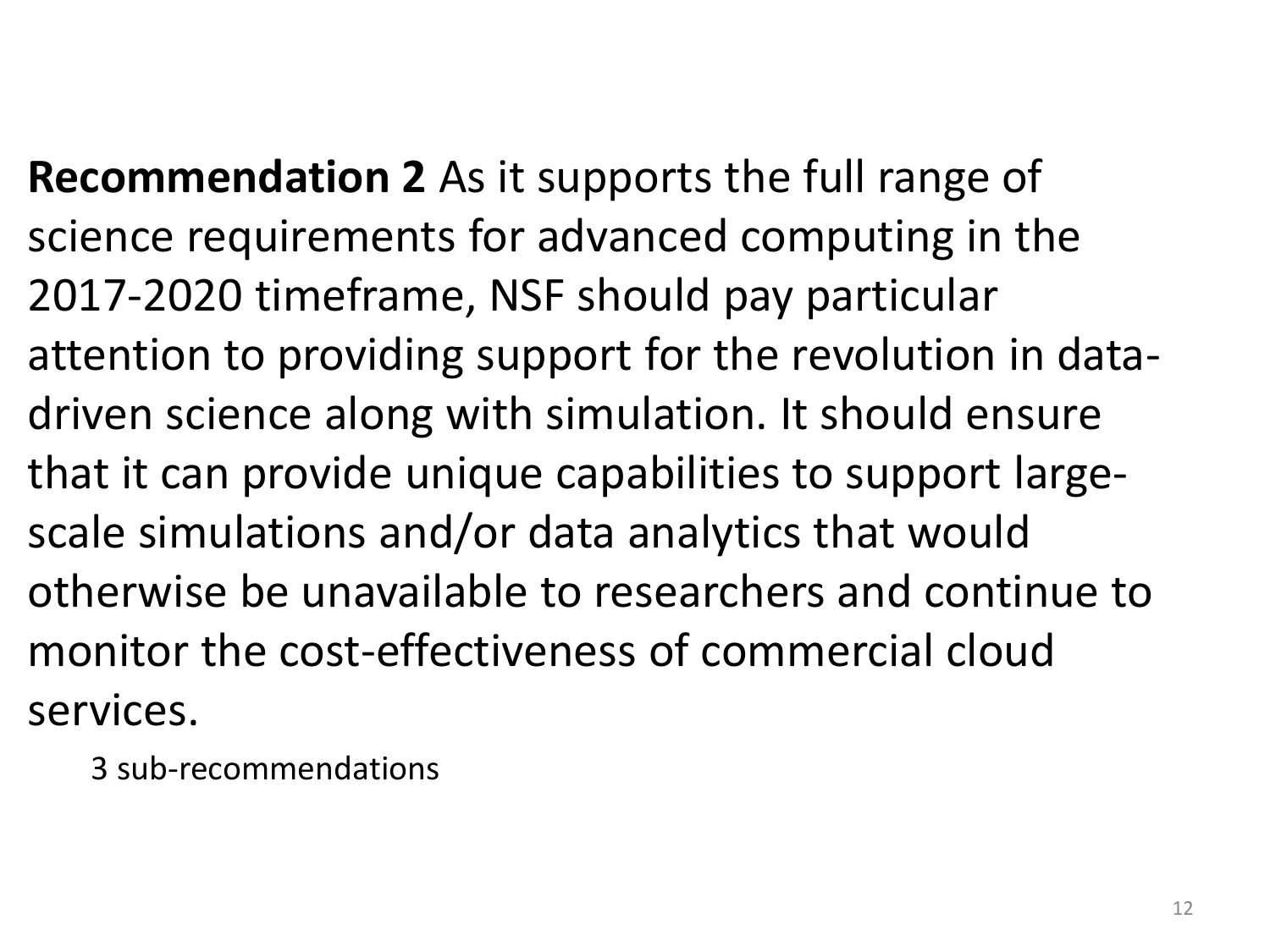**Recommendation 2.1** NSF should integrate support for the revolution in data-driven science into the Foundation's strategy for advanced computing by (a) requiring most future systems and services and all those that are intended to be general purpose to be more data-capable in both hardware and software and (b) expanding the portfolio of facilities and services optimized for data-intensive as well as numerically-intensive computing, and (c) carefully evaluating inclusion of facilities and services optimized for data-intensive computing in its portfolio of advanced computing services.

**Recommendation 2.2** NSF should (a) provide one or more systems for applications that require a single large, tightly-coupled parallel computer and (b) broaden the accessibility and utility of these large-scale platforms by allocating high-throughput as well as high-performance workflows to them.

**Recommendation 2.3** NSF should (a) eliminate barriers to cost-effective academic use of the commercial cloud and (b) carefully evaluate the full cost and other attributes (e.g., productivity and match to science workflows) of all services and infrastructure models to determine whether such services can supply resources that meet the science needs of segments of the community in the most effective ways.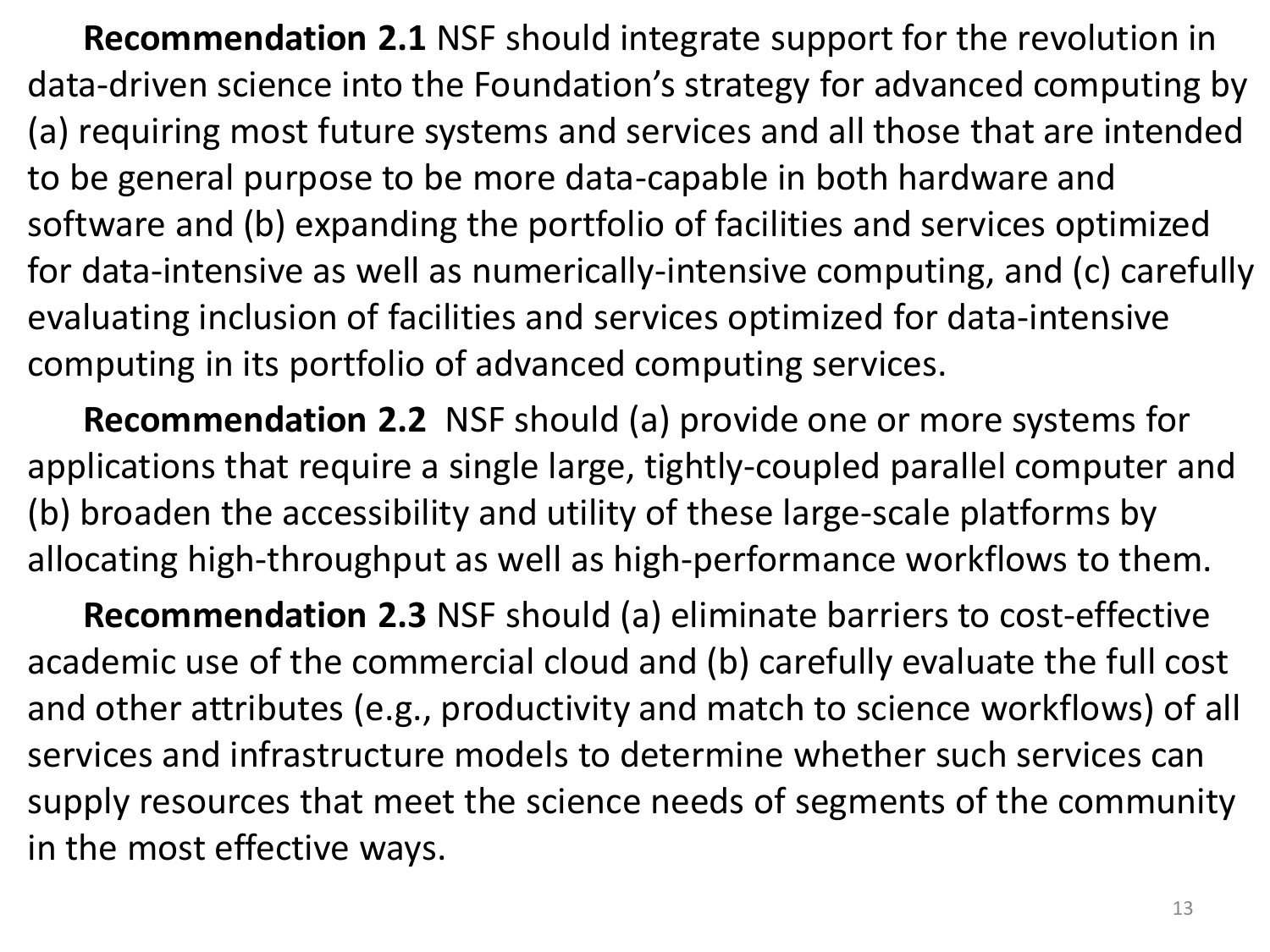# "cost-effective academic use of clouds"

- Currently considered a service on which overhead is charged
	- Makes purchase of equipment more attractive to each research group but more expensive in the aggregate for NSF
- Several solutions, including
	- Change overhead rules for cloud services
	- Negotiate directly with cloud provider, provide to grantees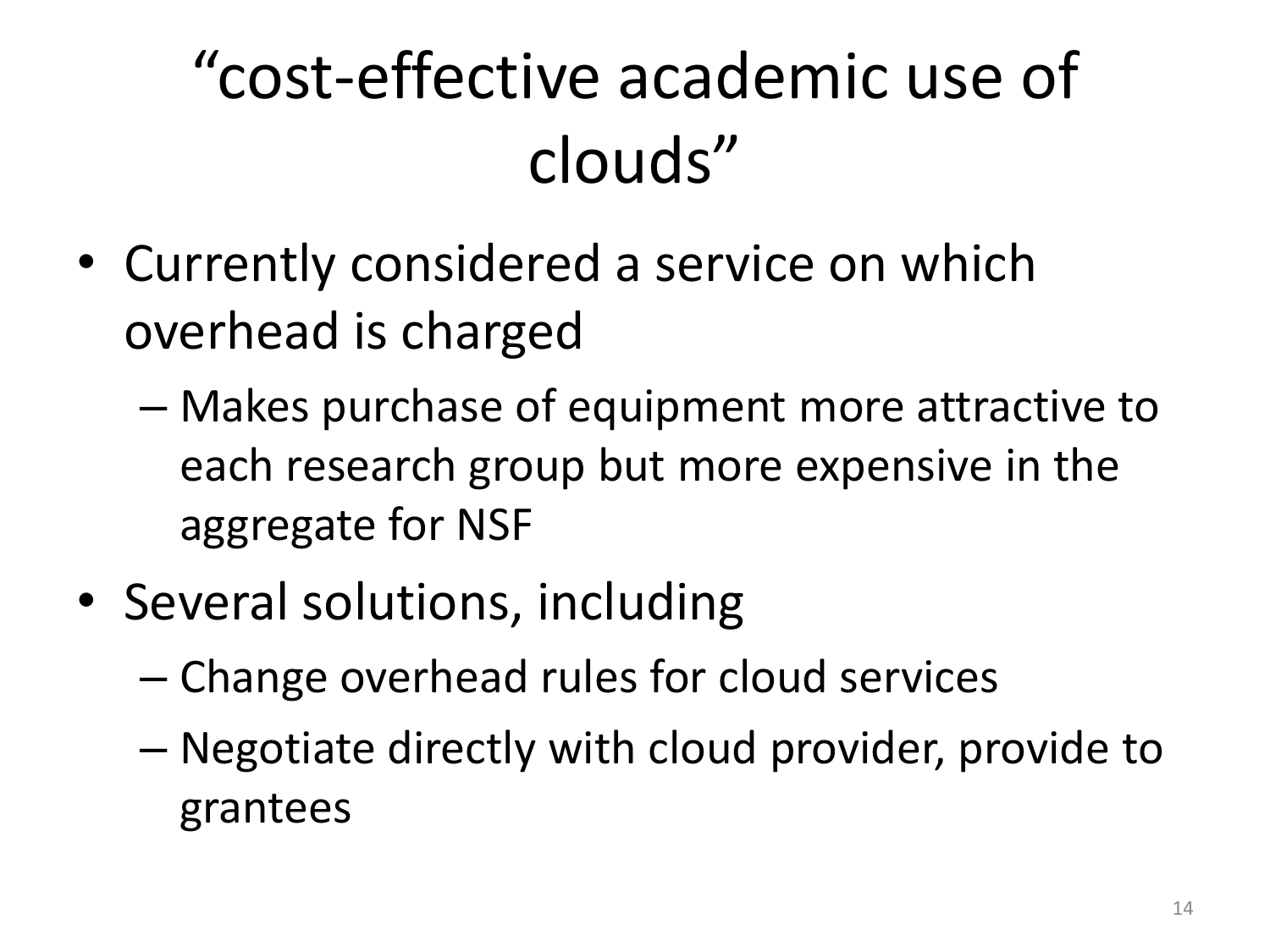### Resources

- Maintaining science leadership will be challenging
- Resources for advanced computing inherently limited even as demand is growing
- If NSF cannot increase or better leverage advanced computing resources:
	- Unable to meet future demand
	- Will have to reduce the size of the largest research projects supported by advanced computing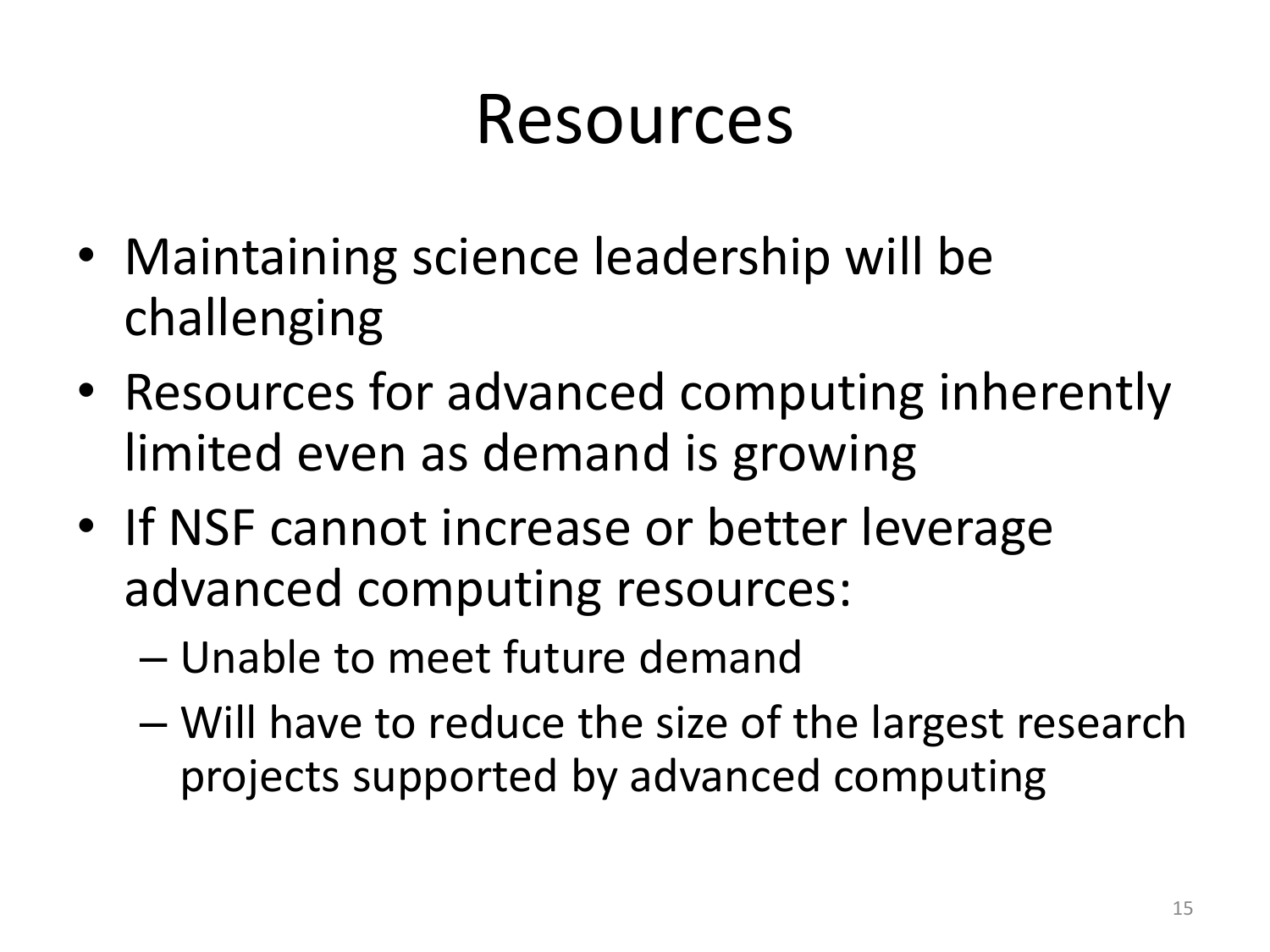### **2. ENSURE THAT RESOURCES MEET COMMUNITY NEEDS**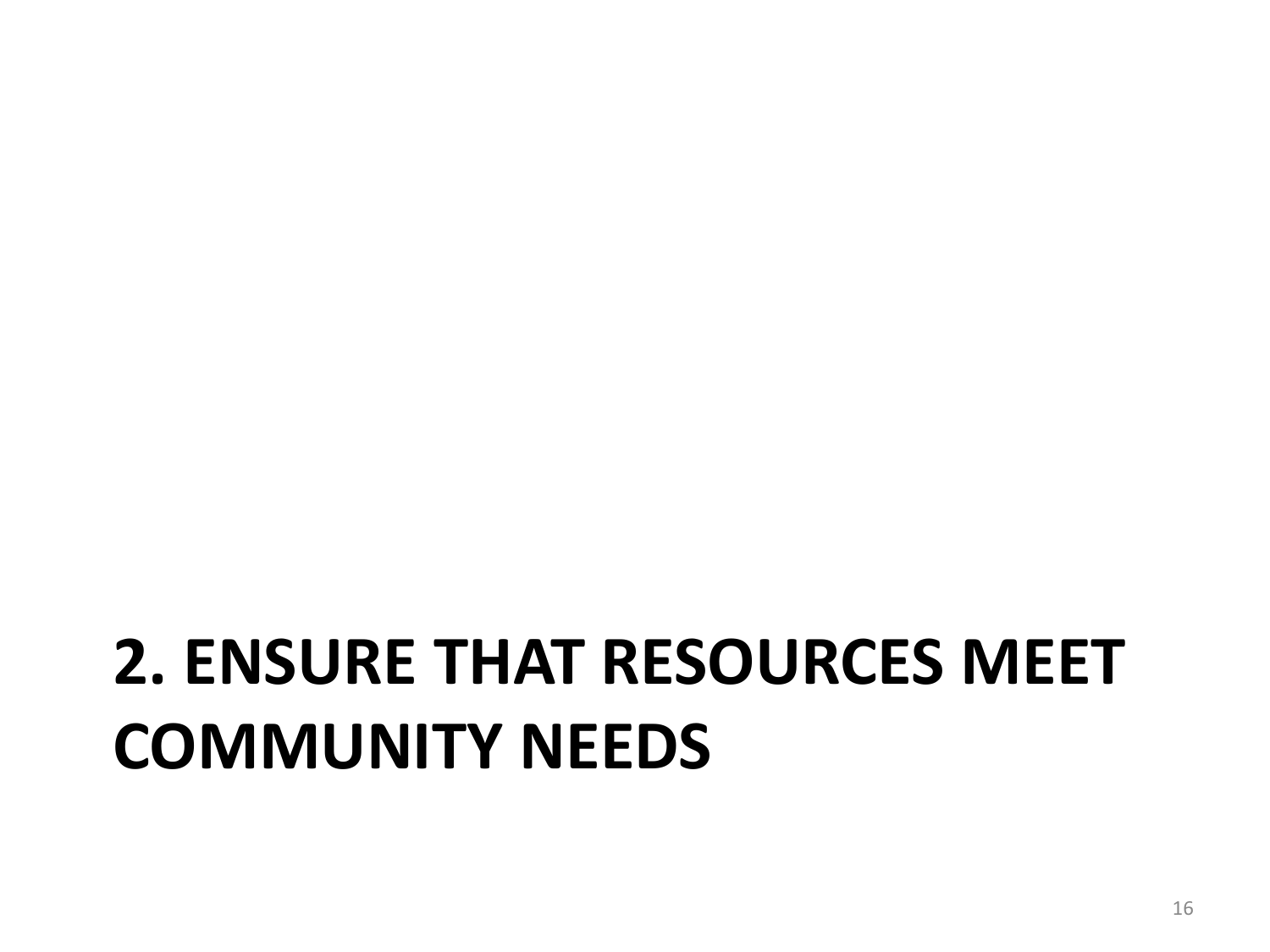# Observations about resources and needs

- Demand for advanced computing growing, changing rapidly
- Gap between supply and demand growing
- Overall planning process for advanced computing
	- Not systematic or uniform
	- Not visibly reflected in NSF's strategic planning
- Ongoing and more regular/structured process would make it possible to:
	- Collect & roll up requirements
	- Prioritize investments based on science and engineering needs
- To be cost-effective, NSF must secure access to capabilities that represent compromises wrt individual applications but reasonably support the overall portfolio
	- $-$  Requirements collection and roadmaps will inform decisions  $17$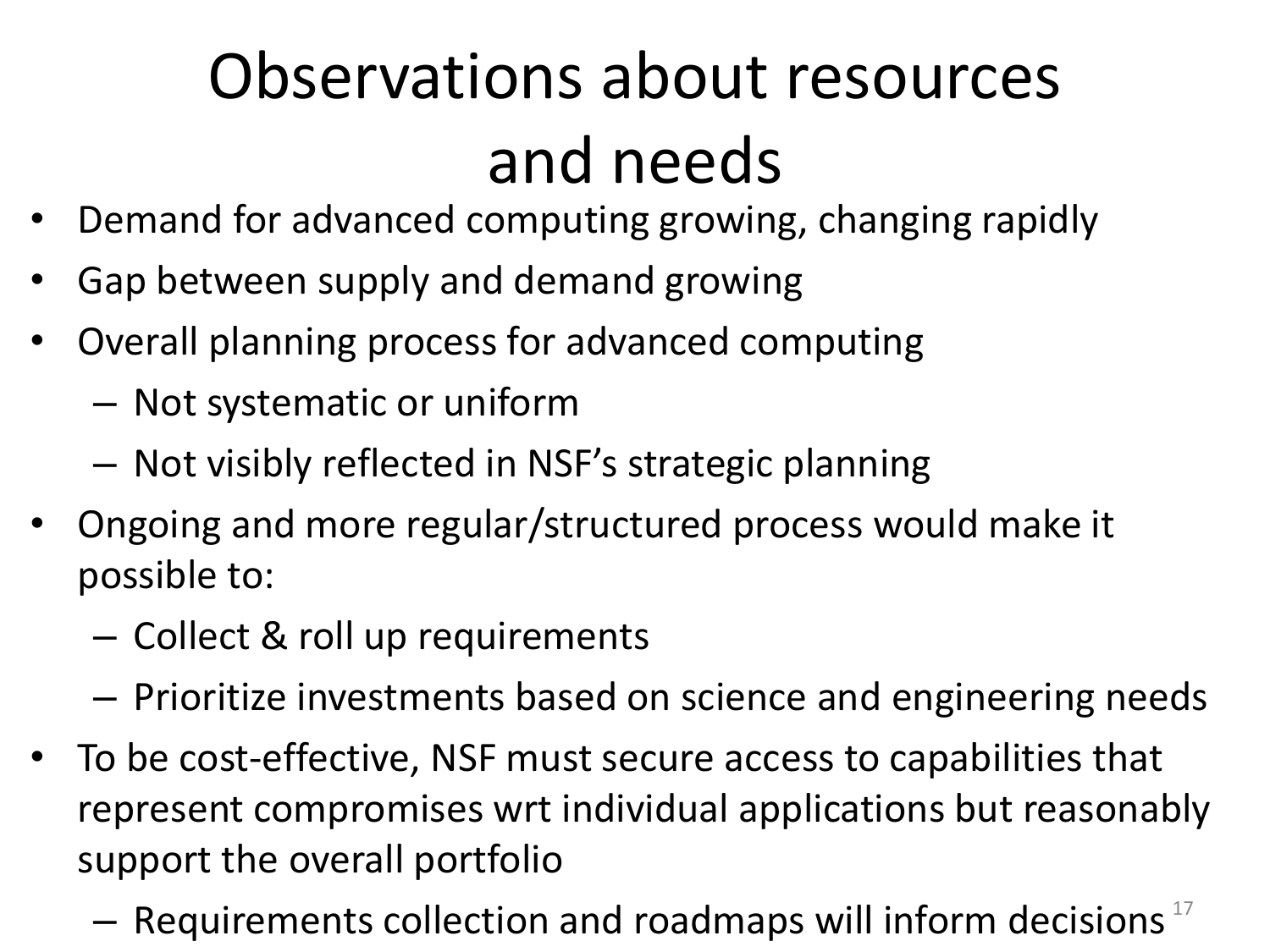### Allocation and request history



ਣ

පි පි

2012 Q1

333

2013 Q1

333

2014 Q1

8 ಇ

き

2015 Q1

 $\mathbf O$ 

2009 Q1

ď

đ

පි

2010 Q1

S පි 2011 Q1

ਣ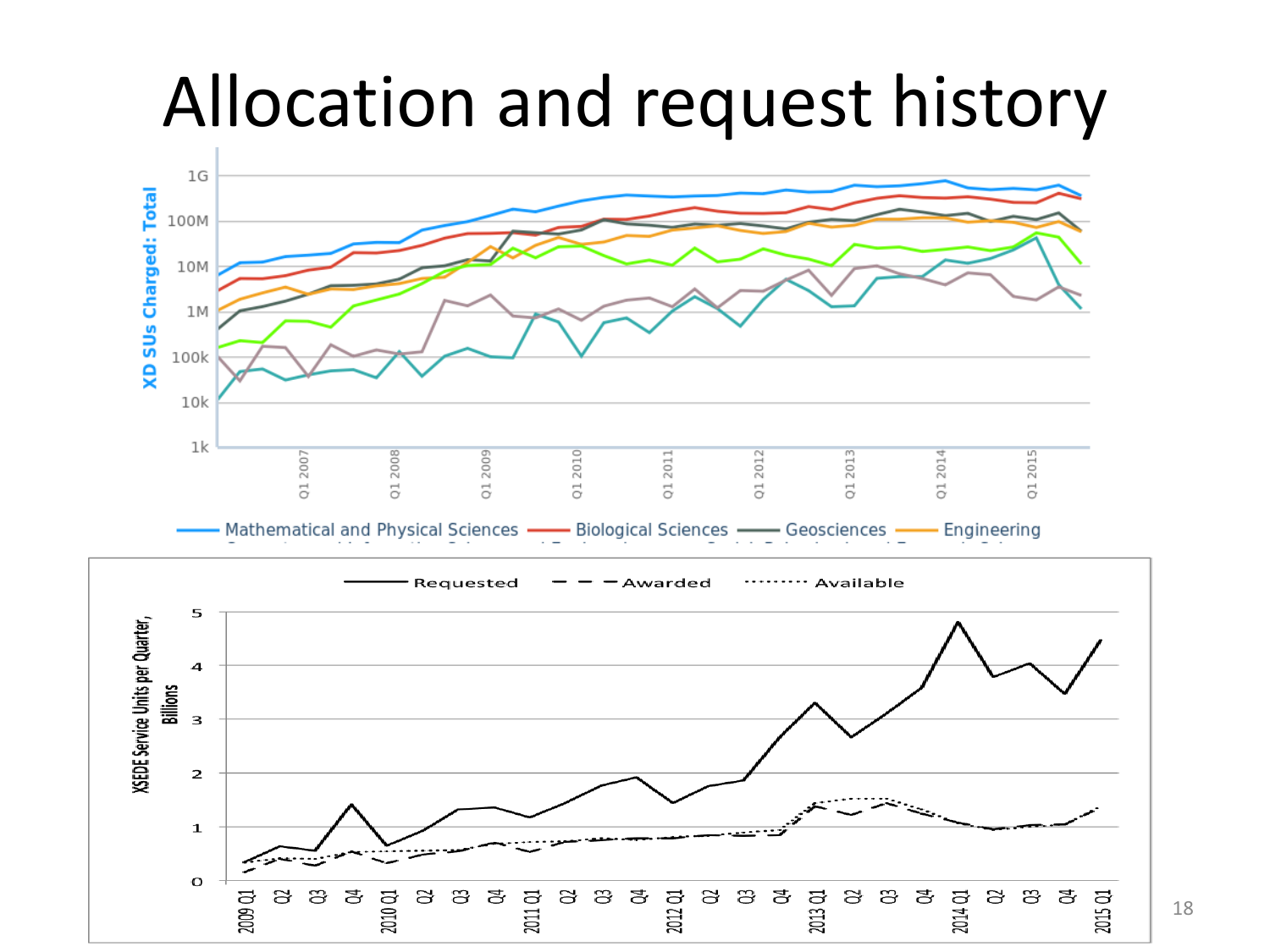# No single metric for computers

- Like other major scientific instruments, there is no one metric for capability
	- Telescopes: frequency range, light gathering, even type of radiation (electromagnetic, gravitational)
	- FLOPS or SUs do not capture needs of most users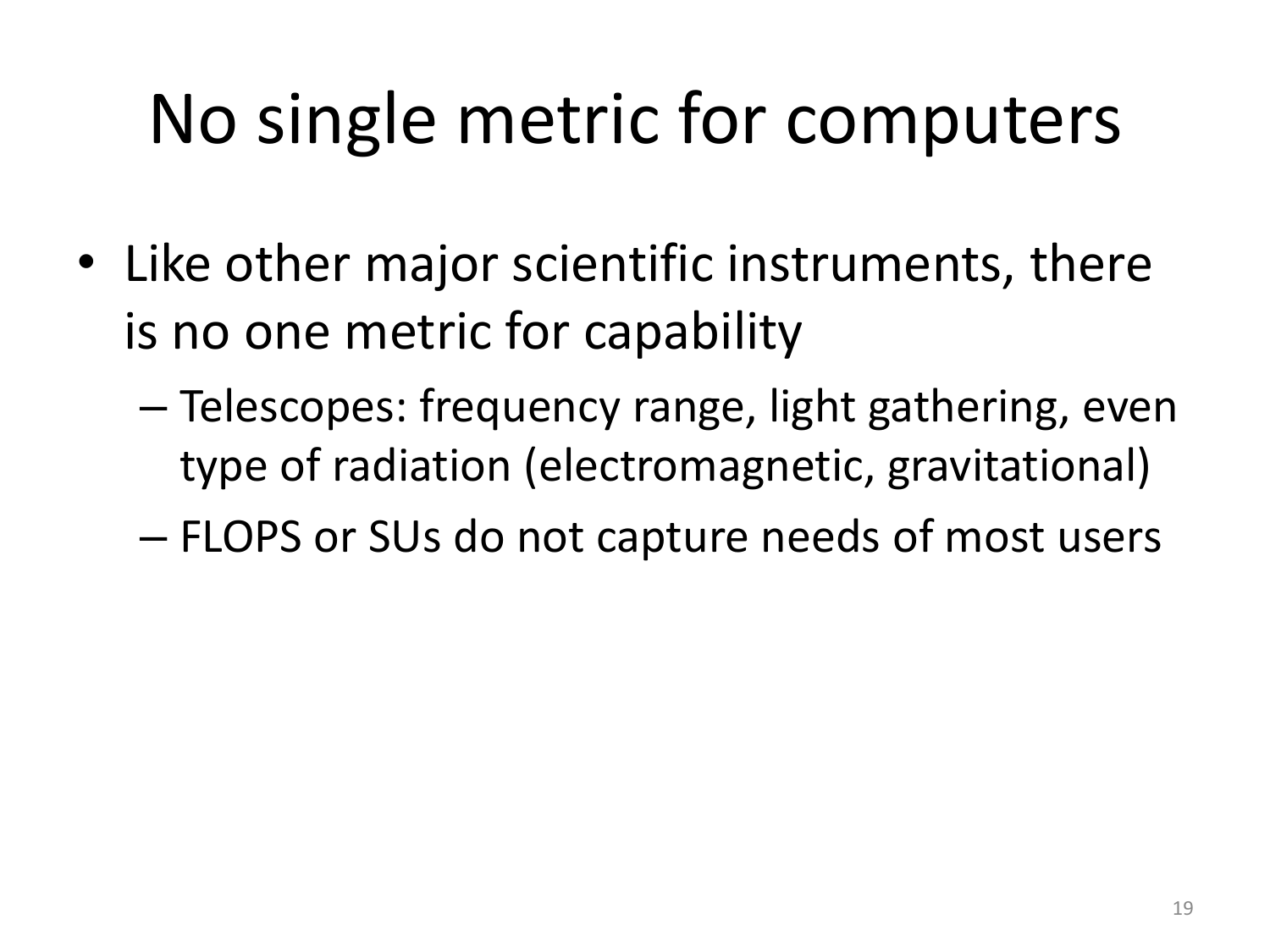**Recommendation 3** To inform decisions about capabilities planned for 2020 and beyond, NSF should collect community requirements and construct and publish roadmaps to allow the Foundation to set priorities better and make more strategic decisions about advanced computing.

4 sub-recommendations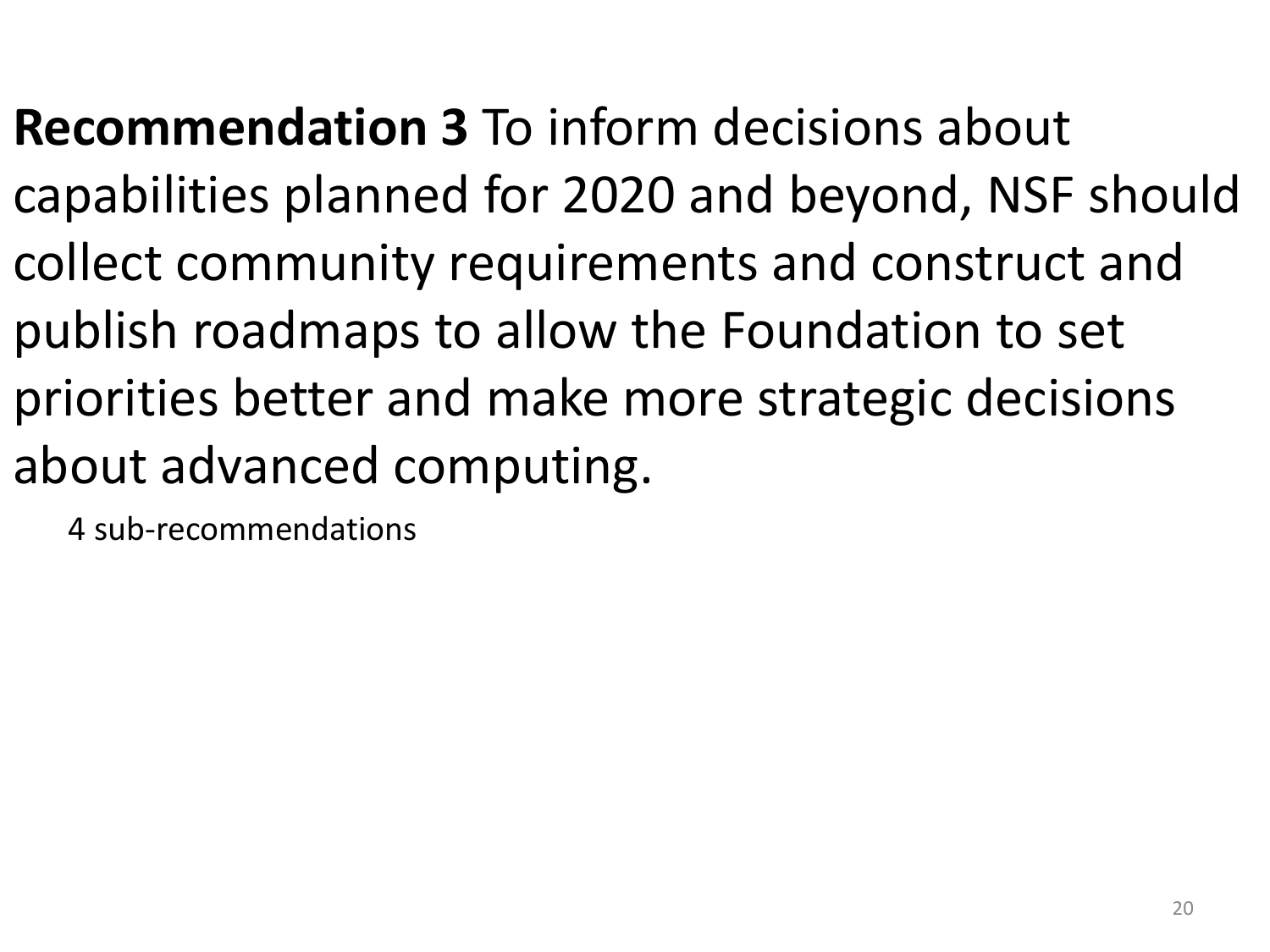**Recommendation 3.1** NSF should inform its strategy and decisions about investment tradeoffs using a requirements analysis that draws on community input, information on requirements contained in research proposals, allocation requests, and Foundation-wide information gathering.

**Recommendation 3.2** NSF should construct and periodically update roadmaps for advanced computing that reflect these requirements and anticipated technology trends to help the Foundation set priorities and make more strategic decisions about science and engineering and to enable the researchers that use advanced computing to make plans and set priorities.

**Recommendation 3.3** NSF should document and publish on a regular basis the amount and types of advanced computing capabilities that are needed to respond to science and engineering research opportunities.

**Recommendation 3.4** NSF should employ this requirements analysis and resulting roadmaps to explore whether there are more opportunities to use shared advanced computing facilities to support individual science programs such as MREFC projects.  $21$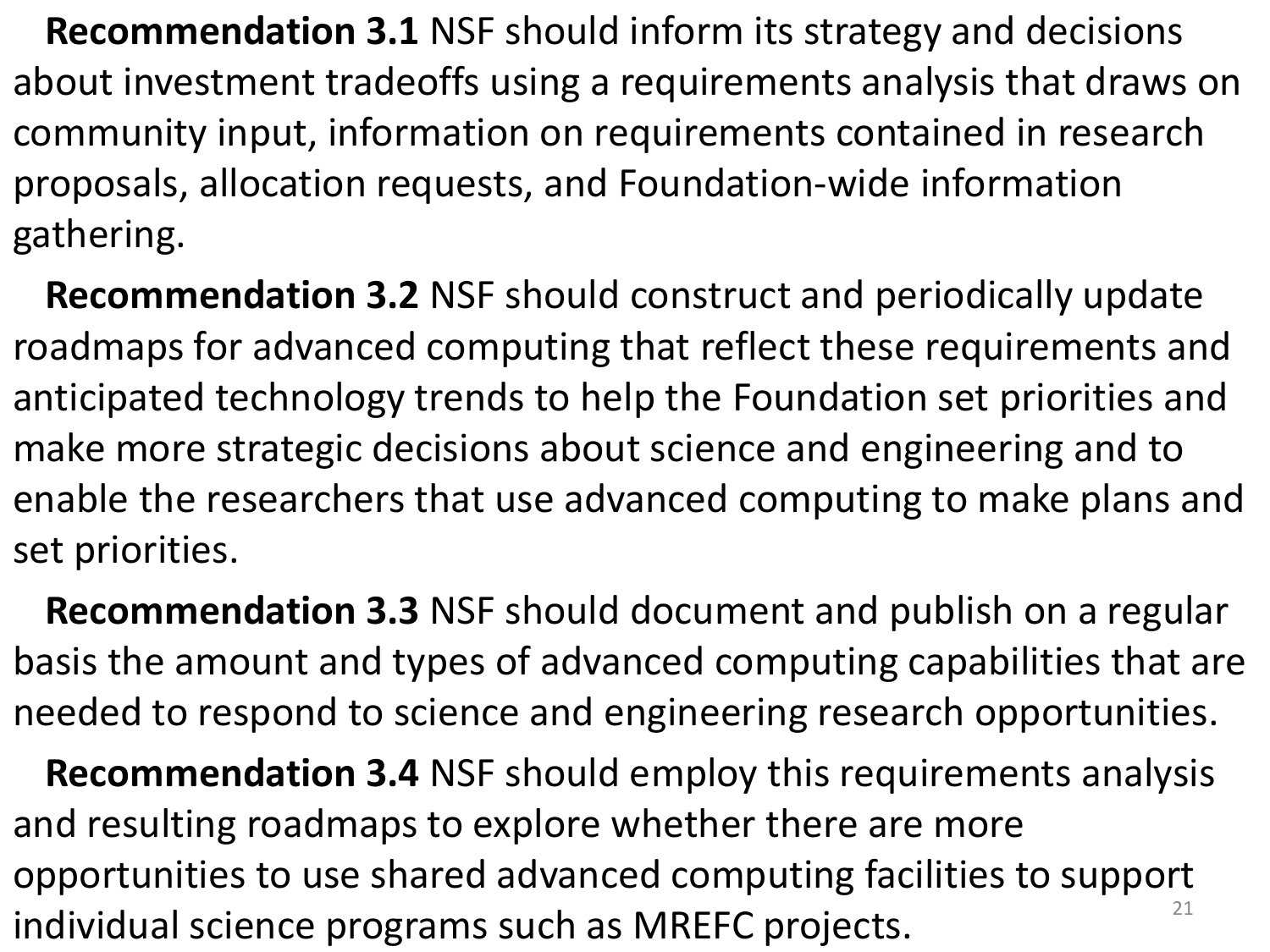# Roadmaps

- Reflect visions of communities supported by NSF
	- Both largest users and long tail
- Brief documents with overall strategy, not details
- Look  $\sim$ 5 years ahead with vision  $\sim$ 10 years out
- Purpose:
	- Inform users about future facilities
	- Guide investment; align future procurements and services with requirements
	- Enable more effective partnerships within NSF and with other federal agencies
	- Also, provide ingredients for NSF-wide data plan
	- **Example: 2015 DOE ASCR roadmap**
- Models:
	- Academies astronomy and astrophysics decadal surveys
	- DOE's Particle Physics Project Prioritization Panel
	- But input must be collected from a much wider set of users, and requirements must be aggregated at a much higher level  $22$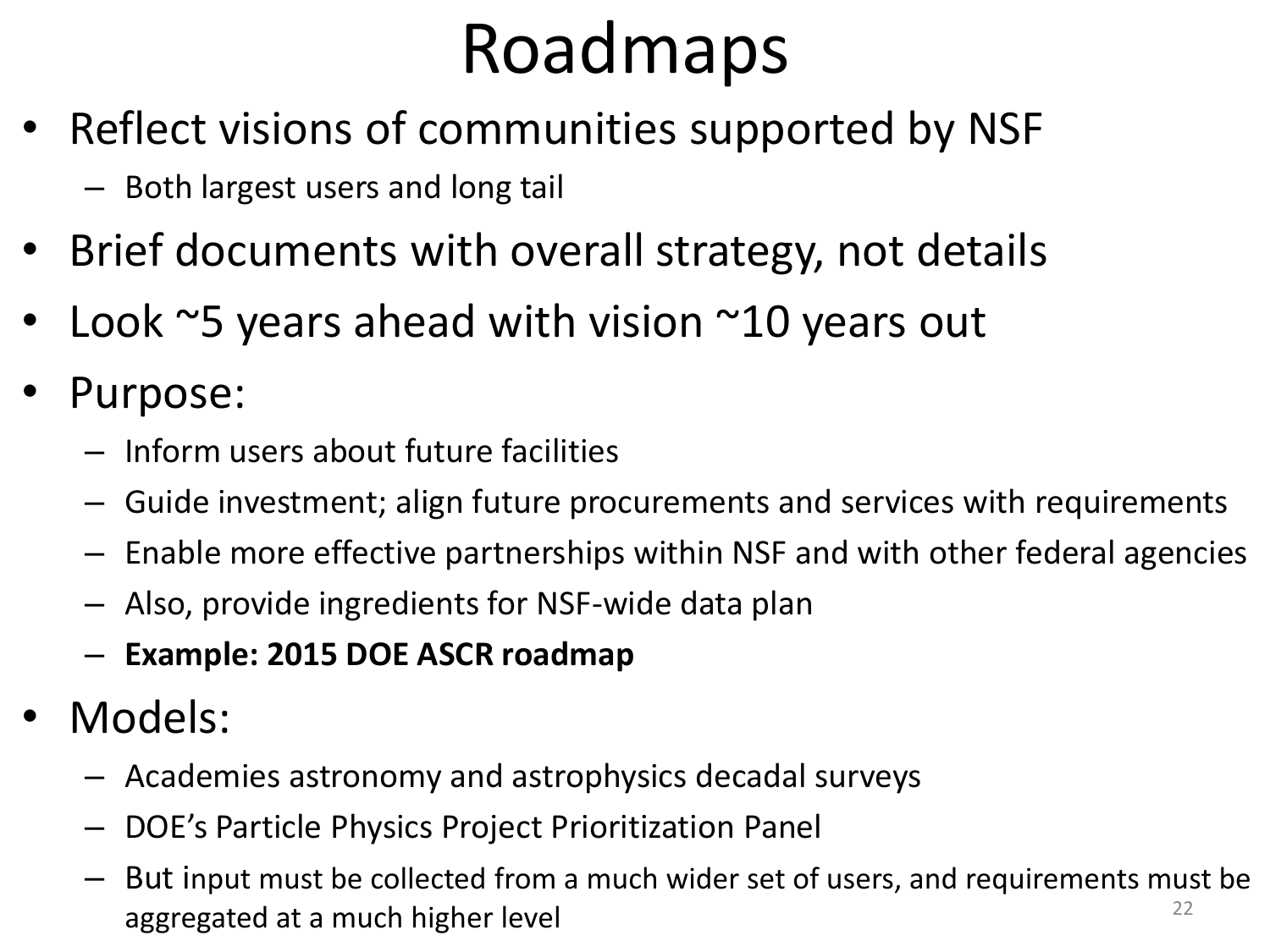### Part of DOE's Roadmap

| <b>System attributes</b>            | <b>NERSC</b><br><b>Now</b>                    | <b>OLCF</b><br><b>Now</b>                        | <b>ALCF</b><br><b>Now</b>         | <b>NERSC Upgrade</b>                                                                               | <b>OLCF Upgrade</b>                                                              | <b>ALCF Upgrades</b>                                       |                                                                                                                     |
|-------------------------------------|-----------------------------------------------|--------------------------------------------------|-----------------------------------|----------------------------------------------------------------------------------------------------|----------------------------------------------------------------------------------|------------------------------------------------------------|---------------------------------------------------------------------------------------------------------------------|
| Name<br><b>Planned Installation</b> | <b>Edison</b>                                 | <b>TITAN</b>                                     | <b>MIRA</b>                       | Cori<br>2016                                                                                       | <b>Summit</b><br>2017-2018                                                       | <b>Theta</b><br>2016                                       | <b>Aurora</b><br>2018-2019                                                                                          |
| System peak (PF)                    | 2.6                                           | 27                                               | 10                                | > 30                                                                                               | 150                                                                              | >8.5                                                       | 180                                                                                                                 |
| Peak Power (MW)                     | $\overline{2}$                                | 9                                                | 4.8                               | < 3.7                                                                                              | 10                                                                               | 1.7                                                        | 13                                                                                                                  |
| <b>Total system memory</b>          | 357 TB                                        | <b>710TB</b>                                     | <b>768TB</b>                      | $-1$ PB DDR4 +<br><b>High Bandwidth</b><br>Memory<br>(HBM)+1.5PB<br>persistent memory              | $> 1.74$ PB<br>DDR4 + HBM +<br>2.8 PB<br>persistent<br>memory                    | >480 TB DDR4 +<br><b>High Bandwidth</b><br>Memory (HBM)    | > 7 PB High<br><b>Bandwidth On-</b><br><b>Package Memory</b><br><b>Local Memory and</b><br><b>Persistent Memory</b> |
| Node performance<br>(TF)            | 0.460                                         | 1.452                                            | 0.204                             | > 3                                                                                                | >40                                                                              | > 3                                                        | > 17 times Mira                                                                                                     |
| Node processors                     | Intel Ivy<br><b>Bridge</b>                    | <b>AMD</b><br>Opteron<br><b>Nvidia</b><br>Kepler | 64-bit<br>PowerPC<br>A2           | <b>Intel Knights</b><br>Landing many<br>core CPUs<br><b>Intel Haswell CPU</b><br>in data partition | <b>Multiple IBM</b><br>Power9 CPUs<br>&<br>multiple Nvidia<br><b>Voltas GPUS</b> | <b>Intel Knights</b><br>Landing Xeon Phi<br>many core CPUs | Knights Hill Xeon<br>Phi many core<br><b>CPU<sub>s</sub></b>                                                        |
| System size (nodes)                 | 5,600<br>nodes                                | 18,688<br>nodes                                  | 49,152                            | 9,300 nodes<br>1,900 nodes in<br>data partition                                                    | $-3,500$ nodes                                                                   | >2,500 nodes                                               | >50,000 nodes                                                                                                       |
| System Interconnect                 | <b>Aries</b>                                  | Gemini                                           | 5D Torus                          | Aries                                                                                              | <b>Dual Rail EDR-</b><br><b>IB</b>                                               | <b>Aries</b>                                               | 2 <sup>nd</sup> Generation Inte<br>Omni-Path<br>Architecture                                                        |
| <b>File System</b>                  | 7.6 PB<br>168<br>GB/s.<br>Lustre <sup>®</sup> | <b>32 PB</b><br>1 TB/s.<br>Lustre <sup>®</sup>   | <b>26 PB</b><br>300 GB/s<br>GPFS™ | <b>28 PB</b><br>744 GB/s<br>Lustre <sup>®</sup>                                                    | <b>120 PB</b><br>1 TB/s<br>GPFS™                                                 | 10PB, 210 GB/s<br><b>Lustre initial</b>                    | <b>150 PB</b><br>1 TB/s<br>Lustre <sup>®</sup><br>23                                                                |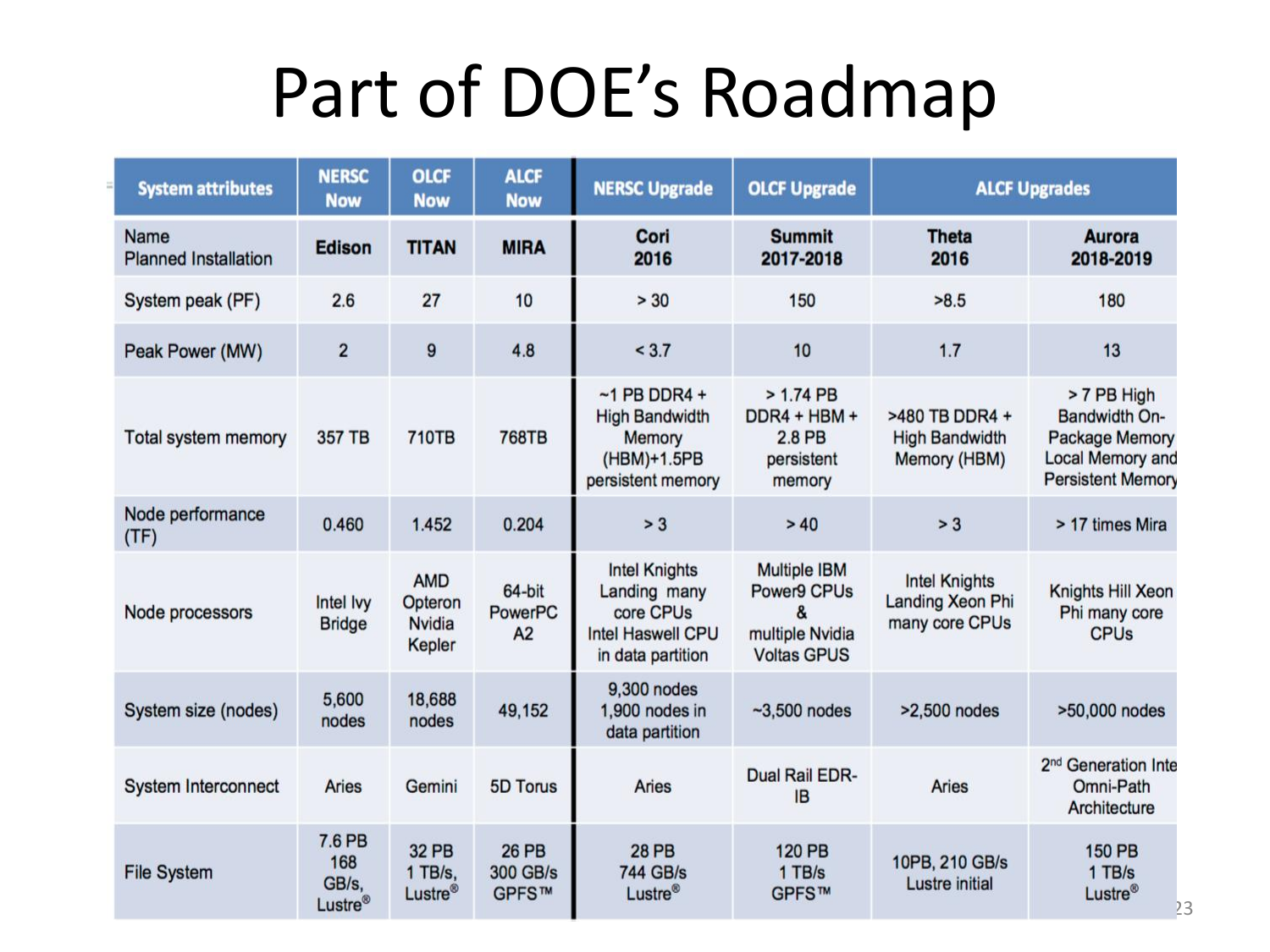# Japan's second tier plans

| <b>University</b> | 2017                     | 2020                     | 2023       |
|-------------------|--------------------------|--------------------------|------------|
| Hokkaido          | $10+PF/s$                | $10+PF/s$                | $50+PF/s$  |
| Tohoku            | NEC SX-ACE 800TF/s       | $30+PF/s$                | $30+PF/s$  |
| Tsukuba           | PostT2k JHPCA 30PF/s     | $100+PF/s$               | $100+PF/s$ |
| Tokyo             | Fujitsu FX10 1PF/s       | $50+PF/s$                | $50+PF/s$  |
| Tokyo Tech.       | Tsubame 3 20-25 PF/s     | Tsubame 4 (100-200 PF/s) | Tsubame 4  |
| Nagoya            | Post FX10 upgrade 3 PF/s | $50+$ PF/s               | $50+$ PF/s |
| Kyoto             | $10+PF/s$                | $50+PF/s$                | $50+PF/s$  |
| Osaka             | NEC SC-ACE 400TF/s       | $5+PIB/s$                | $5+PIB/s$  |
| Kyushu            | $10+PF/s$                | $10+$ PF/s               | $50+PF/s$  |

Taken from "Japanese "Leading Machine" Candidates Roadmap of the 9 HPCI University Centers", April 2015. Does not include the "K Computer"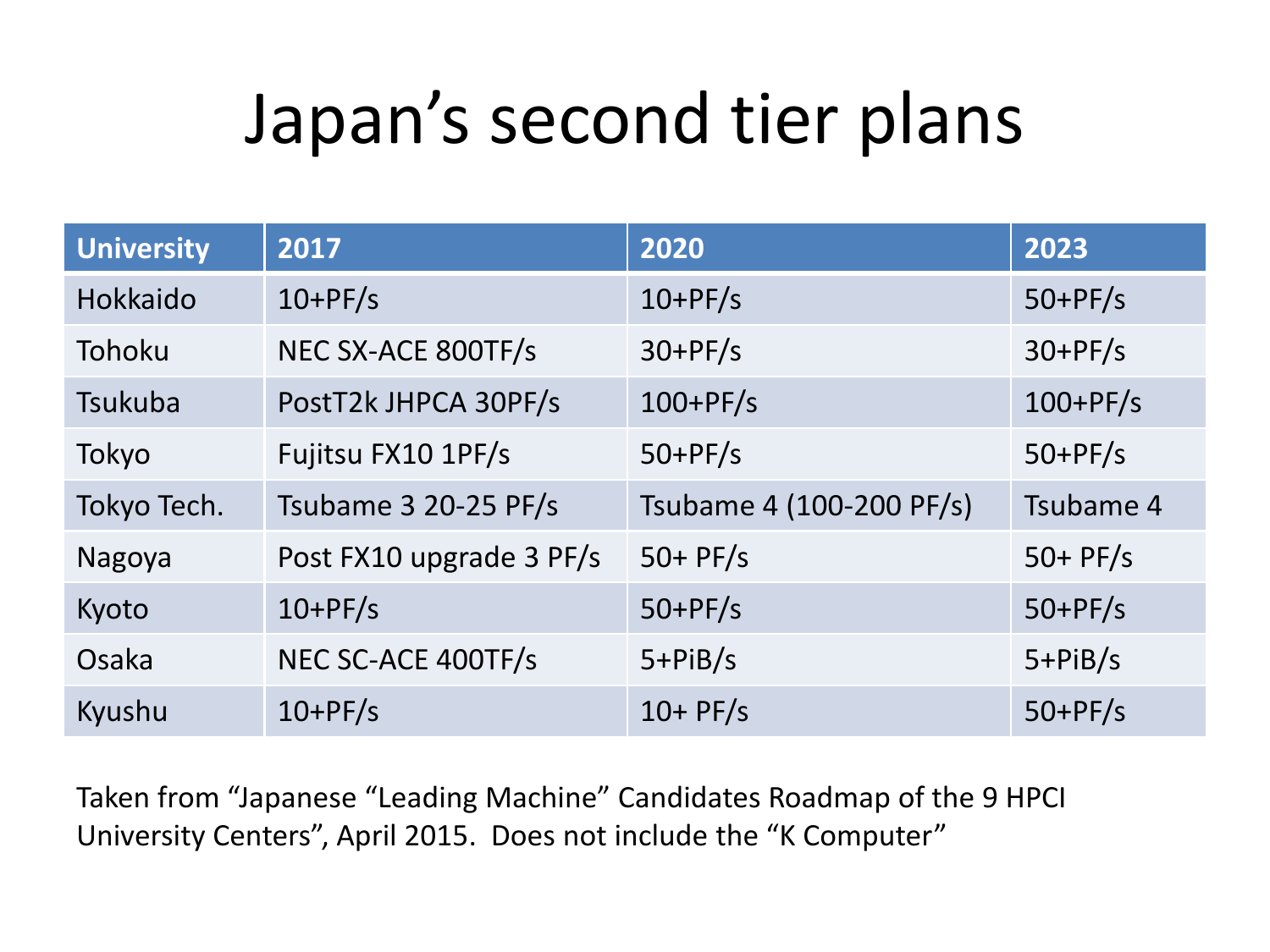# Observations about understanding costs and benefits

- Better information about the relationship among the cost of roadmap choices, requirements, and science benefits would
	- Help inform program managers about the total costs of proposed research
	- Focus researchers' attention on effective/efficient use of these valuable shared resources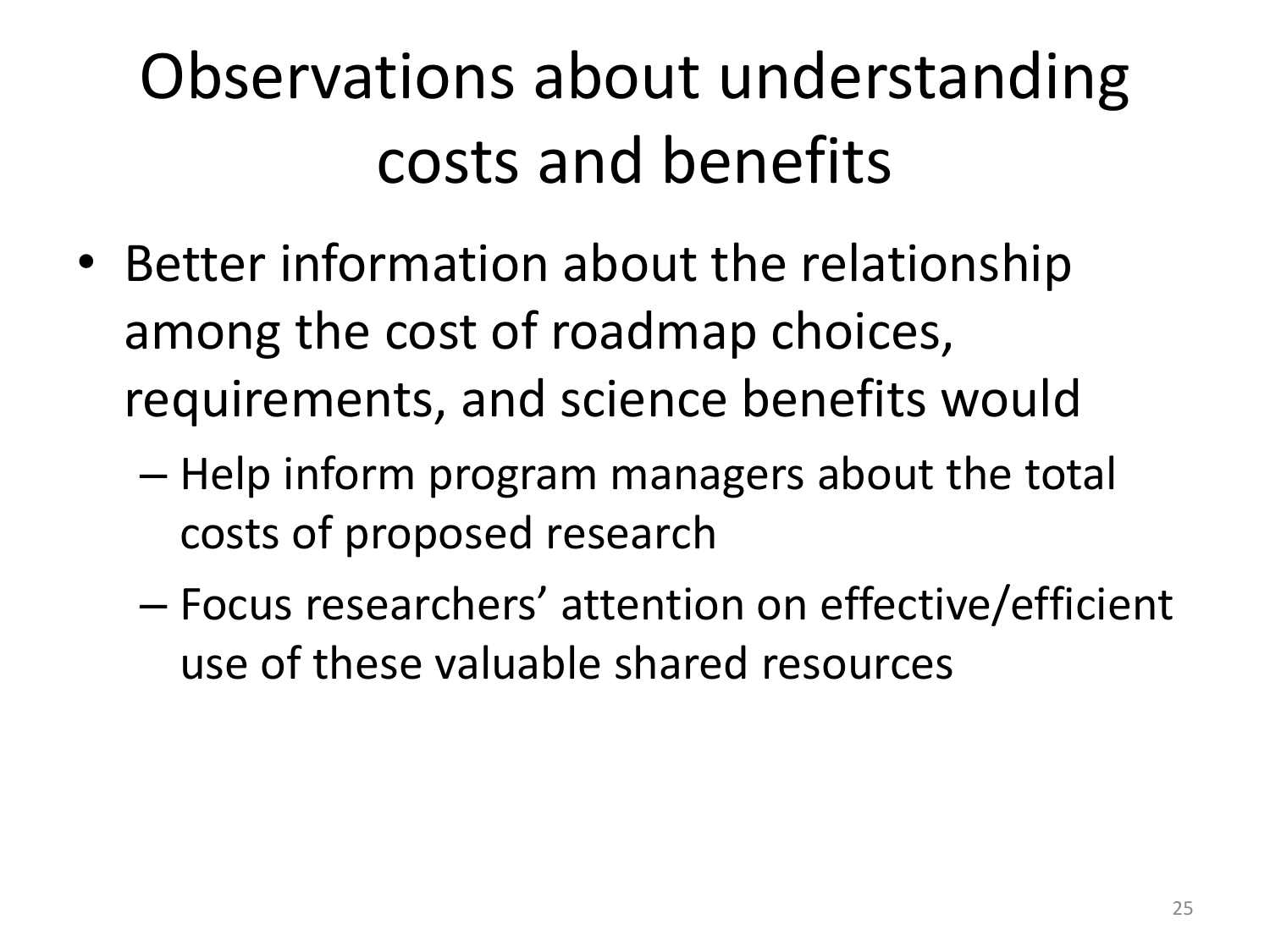**Recommendation 4** NSF should adopt approaches that allow investments in advanced computing hardware acquisition, computing services, data services, expertise, algorithms, and software to be considered in an integrated manner.

**Recommendation 4.1** NSF should consider requiring that all proposals contain an estimate of the advanced computing resources required to carry out the proposed work and creating a standardized template for collection of the information as one step of potentially many towards more efficient individual and collective use of these finite, expensive, shared resources. (This information would also inform the requirements process.)

**Recommendation 4.2** NSF should inform users and program managers of the cost of advanced computing allocation requests in dollars to illuminate the total cost and value of proposed research activities.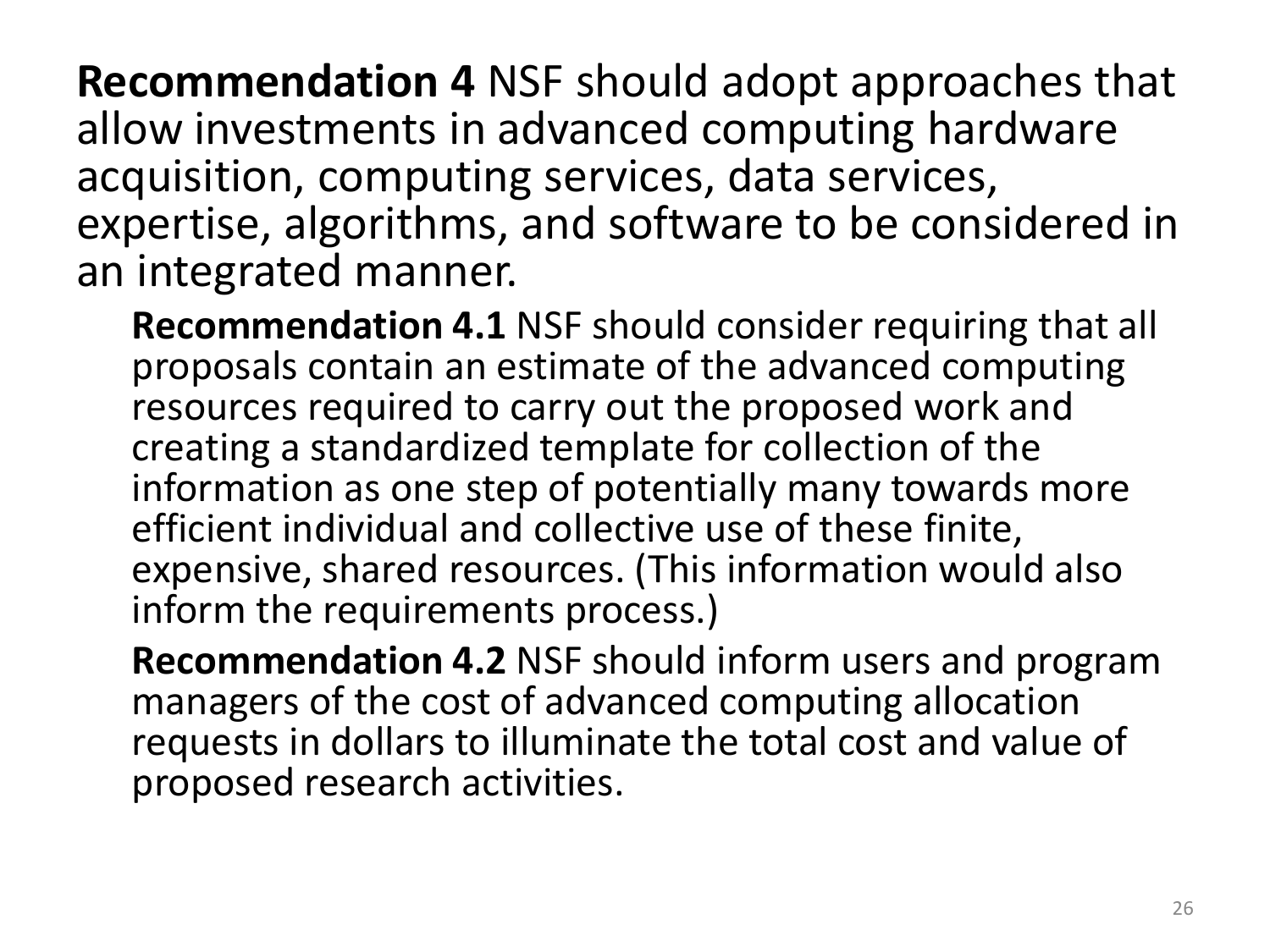### Why make value of allocations known?

- Goal is to inform decisions
	- A resource that is free is often wasted
	- Can inform choices for code tuning, algorithm development
	- Could pilot project to allow groups to trade resources between software help (tuning, algorithm implementation) and compute cycles
		- Pilot needed to identify unintended consequences
- Not intended for chargeback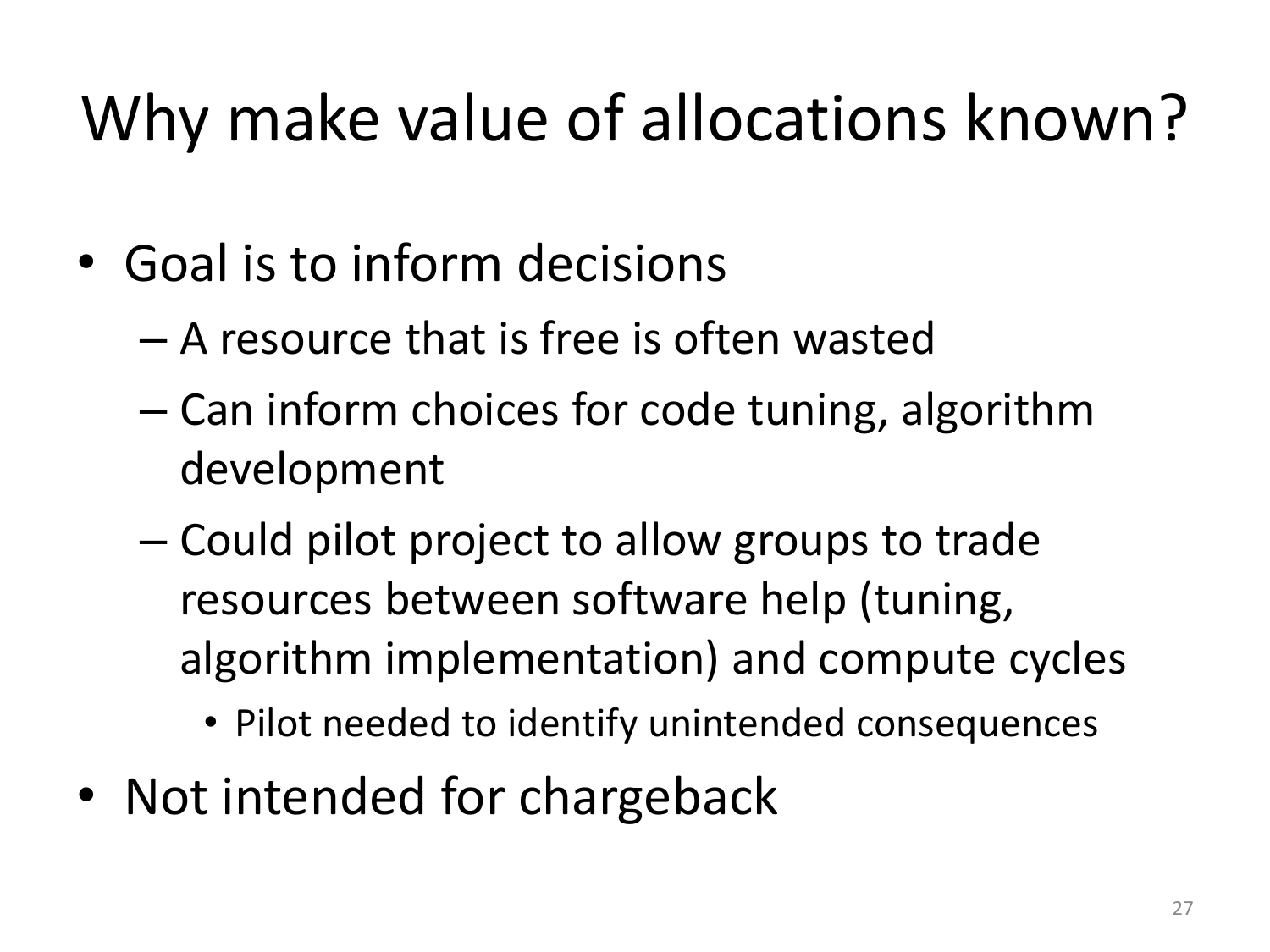#### **3. AID THE COMMUNITY IN KEEPING UP WITH THE REVOLUTION IN COMPUTING**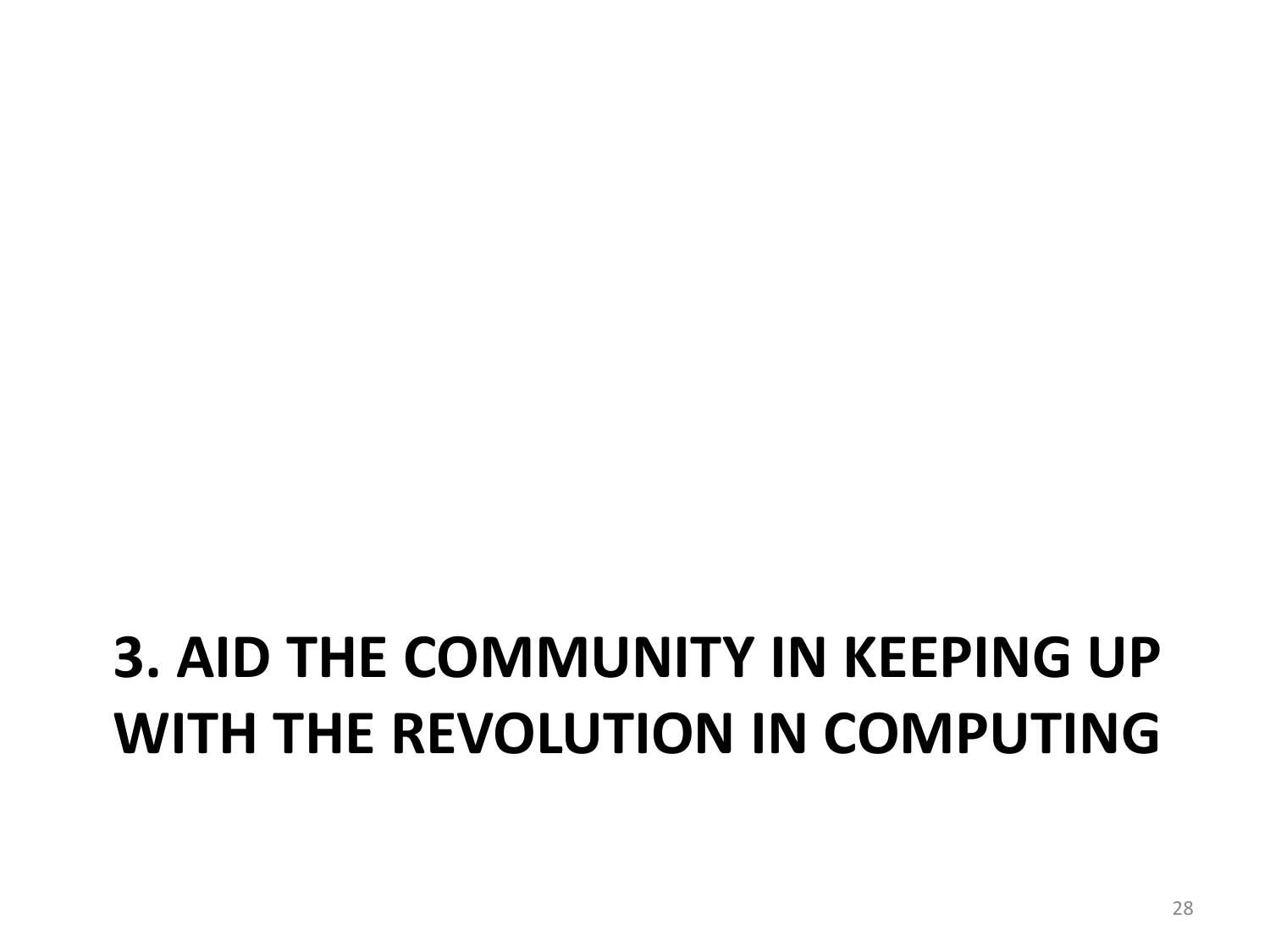# Observations about keeping up with the revolution in computing

- Computer architectures, hardware, program models, are changing rapidly
- Better software tools, technical expertise, and more flexible service models can boost productivity
- Leadership role in defining future advanced capabilities and helping researchers use them effectively will help ensure that:
	- Software and systems remain relevant to science portfolio
	- Researchers are prepared to use current and future capabilities
	- Investments are aligned with future directions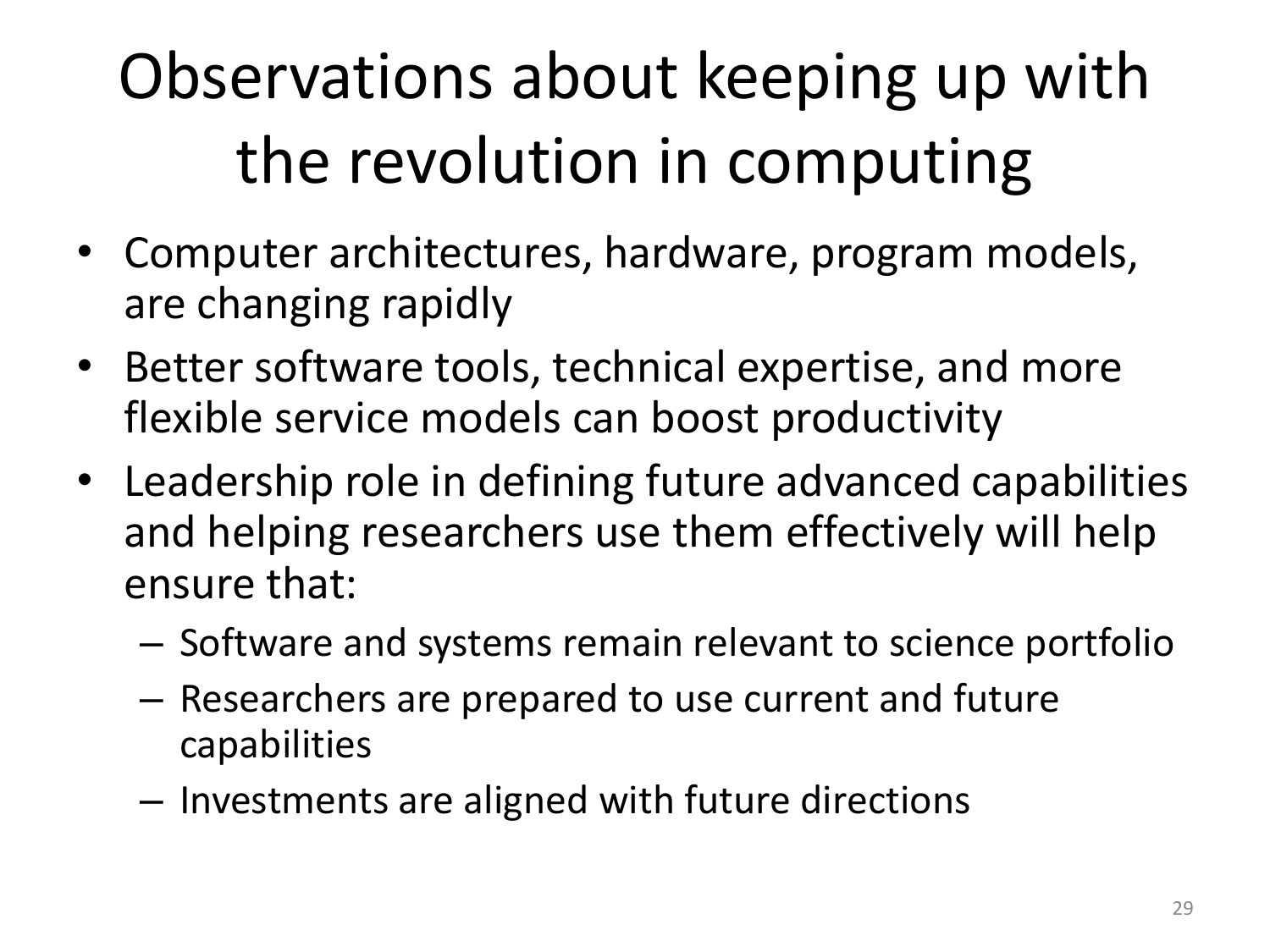**Recommendation 5** NSF should support the development and maintenance of expertise, scientific software, and software tools that are needed to make efficient use of its advanced computing resources.

**Recommendation 5.1** NSF should continue to develop, sustain and leverage expertise in all programs that supply or use advanced computing to help researchers use today's advanced computing more effectively and prepare for future machine architectures.

**Recommendation 5.2** NSF should explore ways to provision expertise in more effective and scalable ways to enable researchers to make their software more efficient, for instance by making more pervasive XSEDE's practice that permits researchers to request an allocation of staff time along with computer time.

**Recommendation 5.3** NSF should continue to invest in supporting science codes and in continuing to update them to support new systems and incorporate new algorithms, recognizing that this work is not primarily a research activity but rather is support of software infrastructure. 30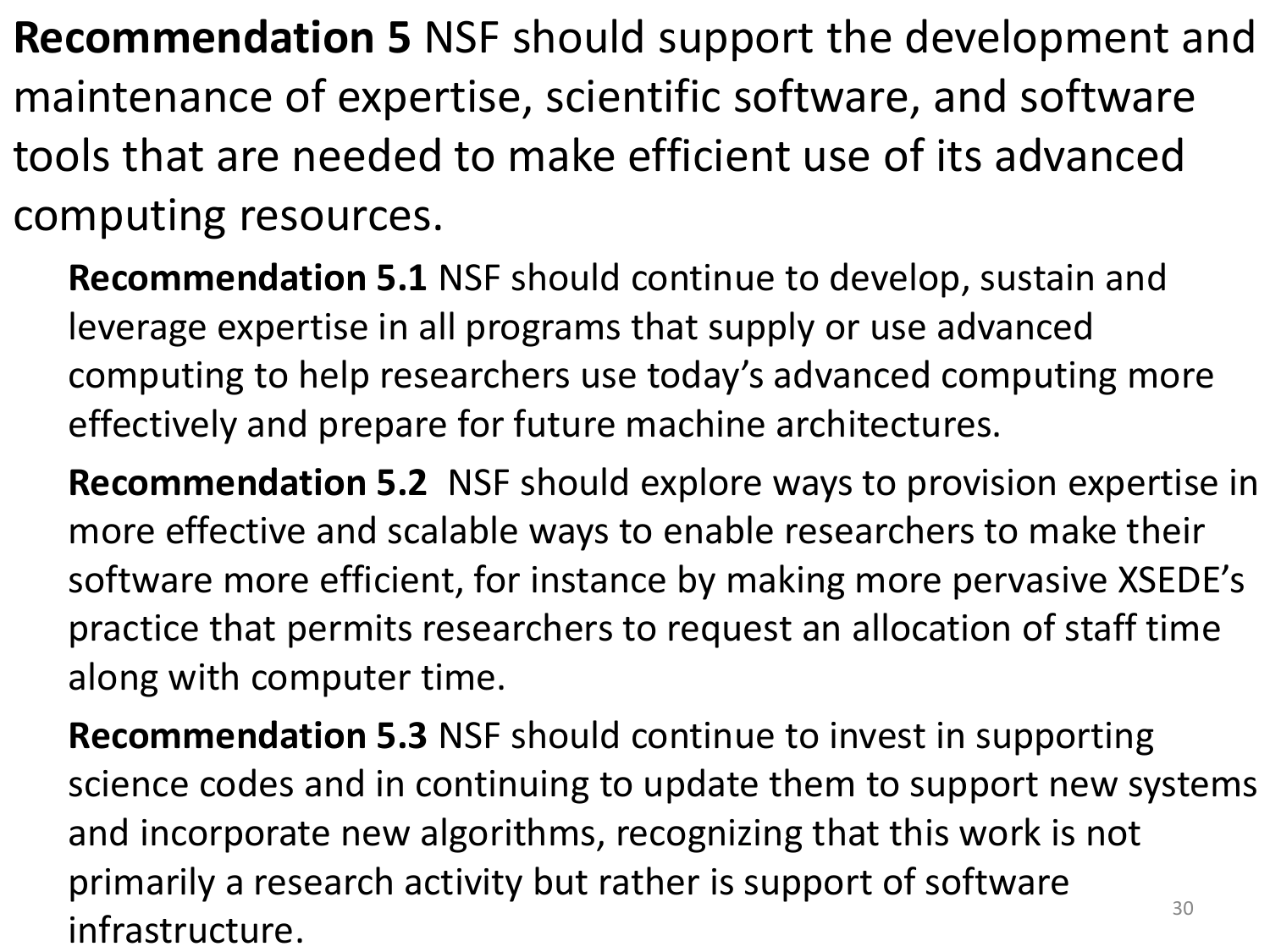**Recommendation 6.** NSF should invest modestly to explore next-generation hardware and software technologies to explore new ideas for delivering capabilities that can be used effectively for scientific research, tested, and transitioned into production where successful. Not all communities will be ready to adopt radically new technologies quickly, and NSF should provision advanced computing resources accordingly.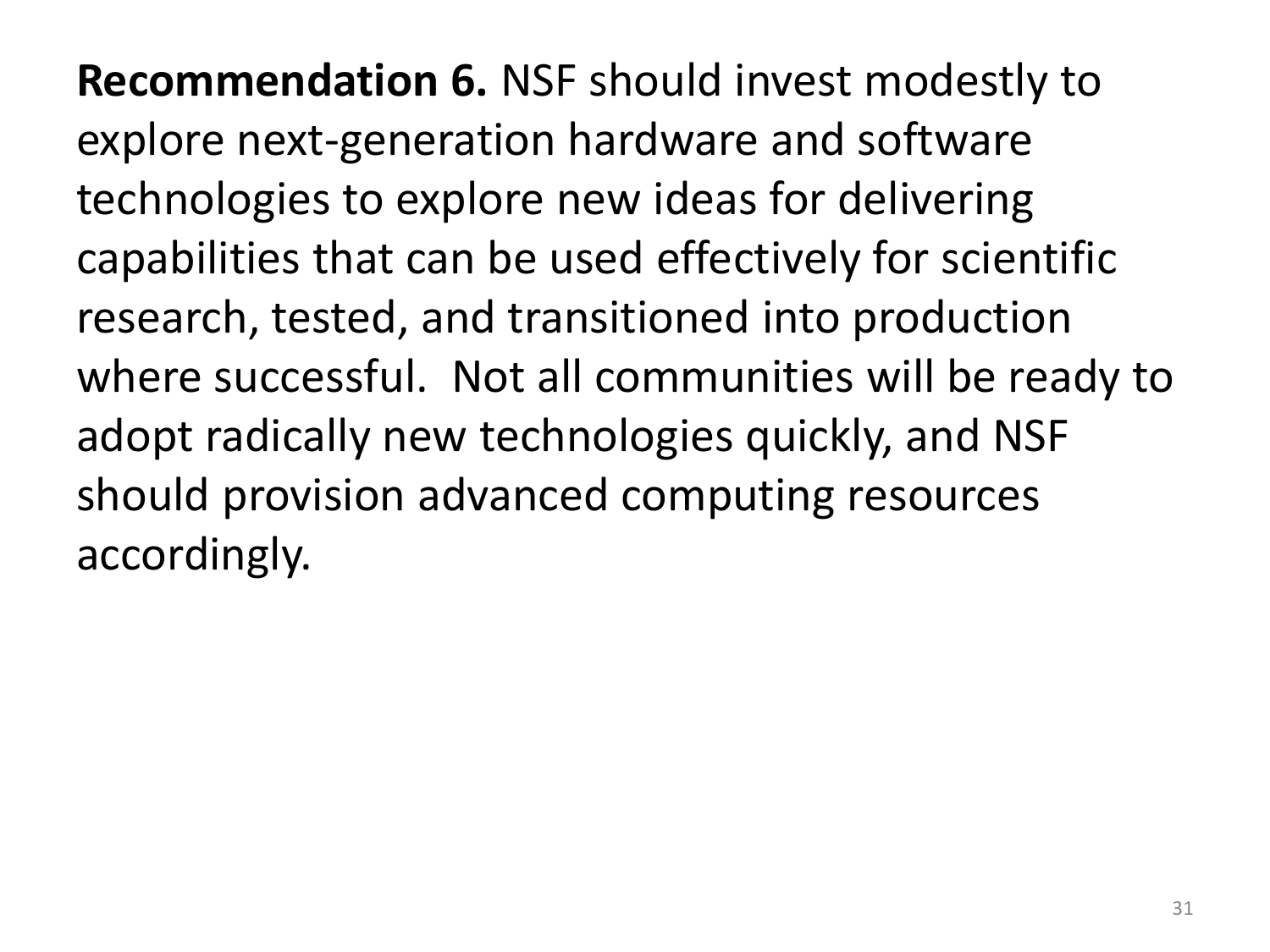# Software is a large part of advanced computing infrastructure

- There is a very large investment in software for computational science
- Much of this will need to be rewritten for the new architectures
- Few groups are ready for this
- Required:
	- New ideas to automate as much as possible
	- Investment in engineering software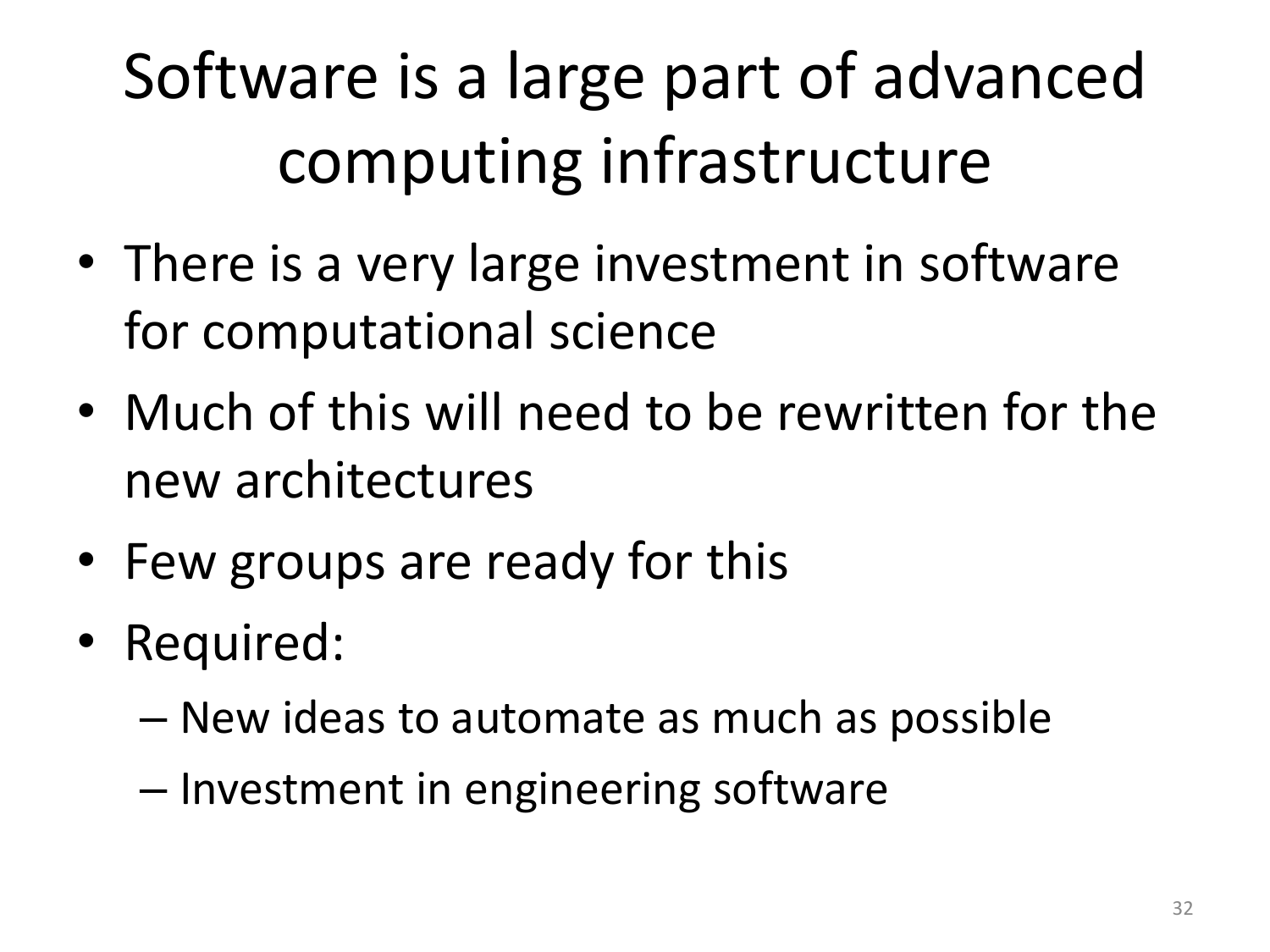### **4. SUSTAIN THE INFRASTRUCTURE FOR ADVANCED COMPUTING**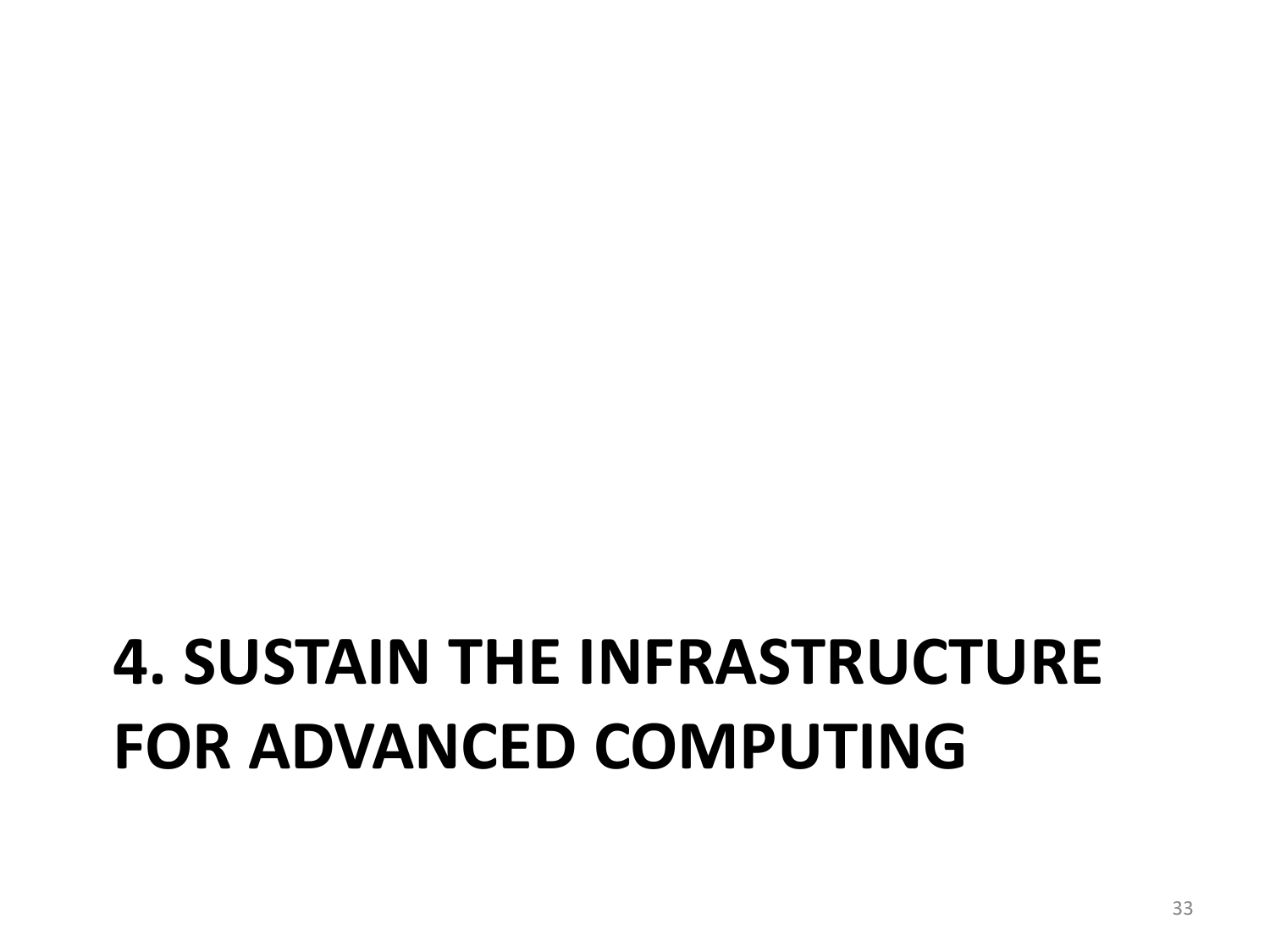# Observations about sustaining infrastructure

- Expertise and physical infrastructure are essential, long-lived assets
- Recent strategy of acquiring facilities and creating centers relies on:
	- Irregularly scheduled competition among institutions
	- Equipment, facility, and operating cost sharing by states, institutions, and vendors
- Challenges with this approach:
	- Relies on cost sharing that may no longer be viable due to mounting costs and budget pressures
	- Repeated competitions can lead to proposals designed to win a competition rather than maximize scientific returns
	- Most importantly, doesn't provide long-term support needed to develop and retain talent needed to manage systems, support users, and evolve software  $34$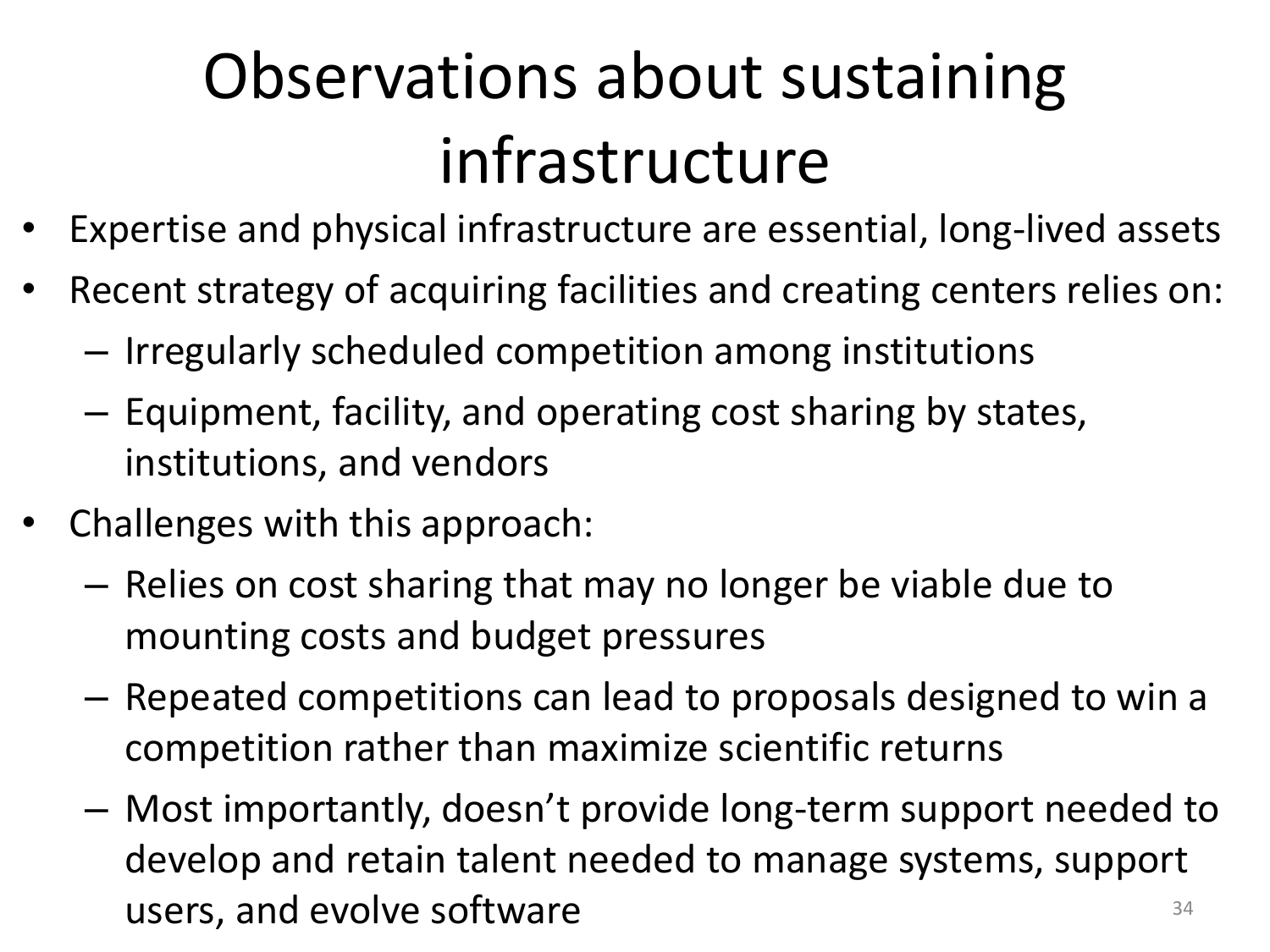**Recommendation 7** NSF should manage advanced computing investments in a more predictable and sustainable way.

**Recommendation 7.1** NSF should consider funding models for advanced computing facilities that emphasize continuity of support.

**Recommendation 7.2** NSF should explore and possibly pilot the use of a special account (such as that used for MREFC) to support large-scale advanced computing facilities.

**Recommendation 7.3** NSF should consider longer-term commitments to center-like entities that can provide advanced computing resources and the expertise to use them effectively in the scientific community.

**Recommendation 7.4** NSF should establish regular processes for rigorous review of these center-like entities and not just their individual procurements. The state of the state of  $\frac{35}{35}$